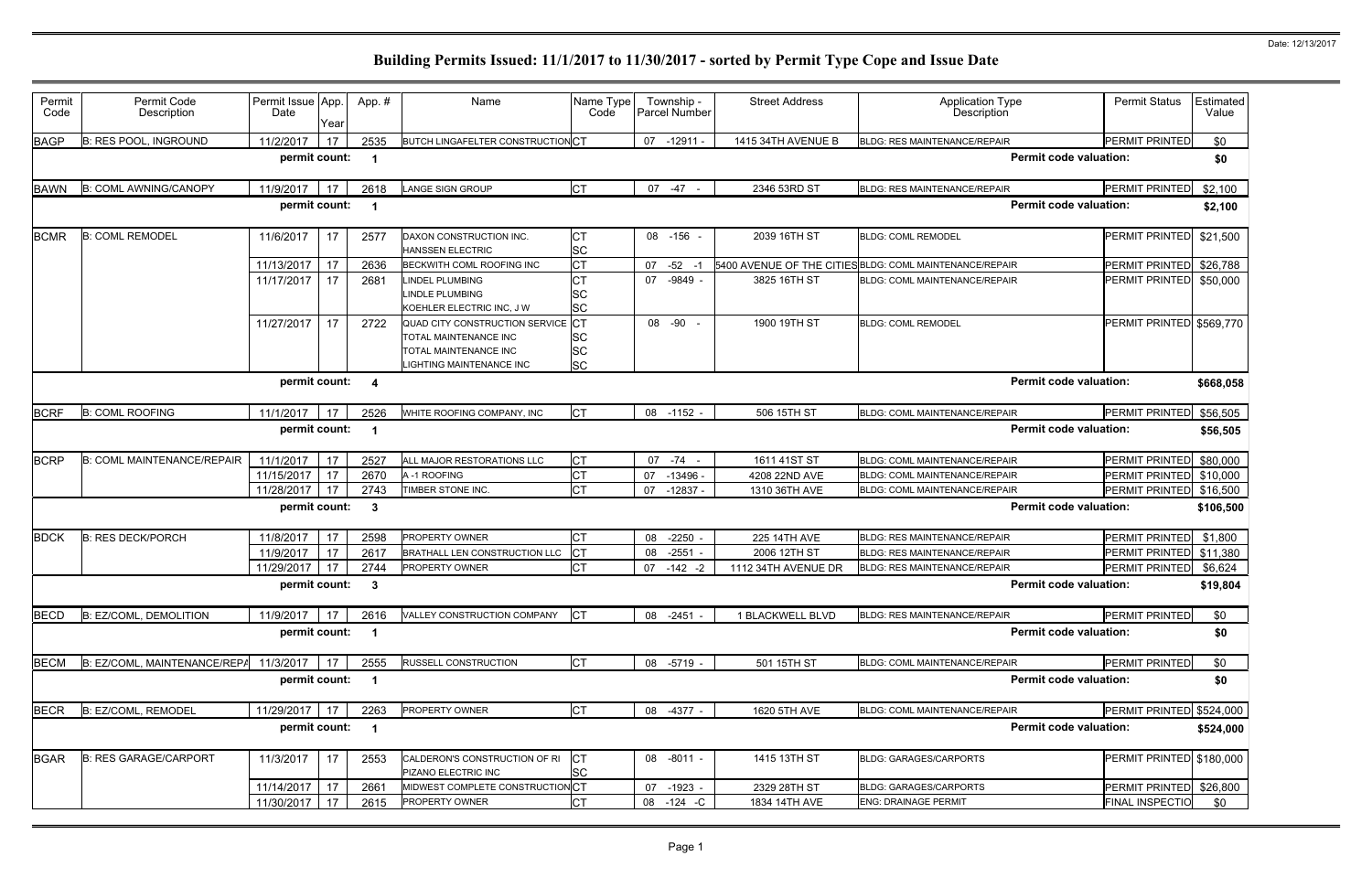| Permit<br>Code | Permit Code<br>Description       | Permit Issue App.<br>Date | Year | App.#        | Name                                                                              | Name Type<br>Code            | Township -<br>Parcel Number | <b>Street Address</b> | <b>Application Type</b><br>Description | <b>Permit Status</b>     | Estimated<br>Value |
|----------------|----------------------------------|---------------------------|------|--------------|-----------------------------------------------------------------------------------|------------------------------|-----------------------------|-----------------------|----------------------------------------|--------------------------|--------------------|
| <b>BGAR</b>    | <b>B: RES GARAGE/CARPORT</b>     | 11/30/2017                | 17   | 2615         | <b>COACH HOUSE GARAGES</b>                                                        | <b>SC</b>                    | 08 - 124 - C                | 1834 14TH AVE         | <b>ENG: DRAINAGE PERMIT</b>            | <b>FINAL INSPECTIO</b>   | \$0                |
|                |                                  | permit count:             |      | $\mathbf{3}$ |                                                                                   |                              |                             |                       | <b>Permit code valuation:</b>          |                          | \$206,800          |
| <b>BMAR</b>    | <b>B: RES MAINTENANCE/REPAIR</b> | 11/1/2017                 | 17   | 2530         | A & J CONSTRUCTION                                                                | <b>CT</b>                    | 08<br>$-3984$               | 4320 4TH AVE          | <b>BLDG: RES MAINTENANCE/REPAIR</b>    | PERMIT PRINTED           | \$800              |
|                |                                  | 11/1/2017                 | 17   | 2531         | ADVANCED ENVIROMENTAL INC                                                         | <b>CT</b>                    | 08<br>-438                  | 718 21ST STREET A     | <b>BLDG: RES MAINTENANCE/REPAIR</b>    | PERMIT PRINTED           | \$0                |
|                |                                  | 11/1/2017                 | 17   | 2525         | IOSSI CONSTRUCTION                                                                | СT                           | $-5113 -$<br>08             | 2519 16TH AVE         | <b>BLDG: RES MAINTENANCE/REPAIR</b>    | PERMIT PRINTED \$13,560  |                    |
|                |                                  | 11/2/2017                 | 17   | 2540         | FELDCO FACTORY DIRECT LLC                                                         | <b>CT</b>                    | 07<br>$-10280$              | 4302 20TH AVE         | <b>BLDG: RES MAINTENANCE/REPAIR</b>    | PERMIT PRINTED           | \$8,556            |
|                |                                  | 11/3/2017                 | 17   | 2560         | <b>PROPERTY OWNER</b>                                                             | <b>CT</b>                    | $-8082$<br>08               | 1325 12TH ST          | <b>BLDG: RES MAINTENANCE/REPAIR</b>    | PERMIT PRINTED           | \$500              |
|                |                                  | 11/7/2017                 | 17   | 2583         | BENNETT CONSTRUCTION, M J                                                         | <b>CT</b>                    | 07<br>$-11625$              | 3618 37TH AVE         | <b>BLDG: RES MAINTENANCE/REPAIR</b>    | <b>FINAL INSPECTIO</b>   | \$2,746            |
|                |                                  | 11/8/2017                 | 17   | 2596         | ABSOLUTELY DRY BASEMENT WATERICT                                                  |                              | 07<br>$-10179$              | 4619 50TH ST          | <b>BLDG: RES MAINTENANCE/REPAIR</b>    | PERMIT PRINTED           | \$4,450            |
|                |                                  | 11/14/2017                | 17   | 2657         | FELDCO FACTORY DIRECT LLC                                                         | <b>CT</b>                    | 07<br>-11540 -              | 4715 20TH AVE         | <b>BLDG: RES MAINTENANCE/REPAIR</b>    | <b>PERMIT PRINTED</b>    | \$2,313            |
|                |                                  | 11/14/2017                | 17   | 2654         | PERFECT CHOICE EXTERIORS LLC                                                      | <b>CT</b>                    | 07<br>$-1904$               | 2332 27TH ST          | <b>BLDG: RES MAINTENANCE/REPAIR</b>    | PERMIT PRINTED           | \$5,500            |
|                |                                  | 11/14/2017                | 17   | 2658         | <b>BLAZE RESTORATION INC</b><br><b>QCA ELECTRIC</b>                               | СT<br><b>SC</b>              | 08<br>$-3861 -$             | 744 23RD AVENUE CT    | <b>BLDG: RES MAINTENANCE/REPAIR</b>    | PERMIT PRINTED           | \$42,000           |
|                |                                  | 11/14/2017                | 17   | 2656         | FELDCO FACTORY DIRECT LLC                                                         | <b>CT</b>                    | 08<br>$-8977 -$             | 2408 2ND ST           | BLDG: RES MAINTENANCE/REPAIR           | PERMIT PRINTED           | \$8,884            |
|                |                                  | 11/15/2017                | 17   | 2676         | WINDOW WORLD OF DAVENPORT                                                         | <b>CT</b>                    | 07<br>$-1712 -$             | 3224 18TH AVE         | <b>BLDG: RES MAINTENANCE/REPAIR</b>    | PERMIT PRINTED           | \$5,730            |
|                |                                  | 11/15/2017                | 17   | 2674         | WINDOW WORLD OF DAVENPORT                                                         | <b>CT</b>                    | $-9279$ -<br>07             | 4515 26TH AVE         | <b>BLDG: RES MAINTENANCE/REPAIR</b>    | PERMIT PRINTED           | \$3,990            |
|                |                                  | 11/15/2017                | 17   | 2673         | WINDOW WORLD OF DAVENPORT                                                         | <b>CT</b>                    | -9739 -<br>07               | 4406 49TH ST          | BLDG: RES MAINTENANCE/REPAIR           | <b>PERMIT PRINTED</b>    | \$2,670            |
|                |                                  | 11/15/2017                | 17   | 2675         | WINDOW WORLD OF DAVENPORT                                                         | <b>CT</b>                    | 08<br>$-394$                | 1711 12TH AVE         | <b>BLDG: RES MAINTENANCE/REPAIR</b>    | <b>PERMIT PRINTED</b>    | \$3,054            |
|                |                                  | permit count:             |      | 15           |                                                                                   |                              |                             |                       | <b>Permit code valuation:</b>          |                          | \$104,753          |
| <b>BRF</b>     | <b>B: RES FOUNDATION/FOOTING</b> | 11/9/2017                 | 17   | 2615         | PROPERTY OWNER<br>COACH HOUSE GARAGES                                             | <b>CT</b><br><b>SC</b>       | 08 -124 -C                  | 1834 14TH AVE         | <b>ENG: DRAINAGE PERMIT</b>            | PERMIT PRINTED           | \$0                |
|                |                                  | permit count:             |      |              |                                                                                   |                              |                             |                       | <b>Permit code valuation:</b>          |                          | \$0                |
| <b>BRML</b>    | <b>B: RES REMODEL</b>            | 11/9/2017                 | 17   | 2610         | MOSLEY CONSTRUCTION, BRENT<br><b>DEMARLIE MAINTENANCE</b><br>CENTURY ELECTRIC INC | <b>CT</b><br>SC<br><b>SC</b> | 07 -765 -                   | 1130 53RD ST          | <b>BLDG: RES REMODEL</b>               | PERMIT PRINTED           | \$10,000           |
|                |                                  | 11/22/2017                | 17   | 2713         | PROPERTY OWNER                                                                    | <b>CT</b>                    | 07<br>$-13342 -$            | 16 WILDWOOD DR        | <b>BLDG: RES MAINTENANCE/REPAIR</b>    | PERMIT PRINTED           | \$4,000            |
|                |                                  | 11/29/2017                | 17   | 2745         | TERRELL CONSTRUCTION, EDDIE                                                       | <b>CT</b>                    | $-4223$<br>08               | 1410 7TH AVE          | <b>BLDG: RES REMODEL</b>               | PERMIT PRINTED \$45,300  |                    |
|                |                                  | permit count: 3           |      |              |                                                                                   |                              |                             |                       | <b>Permit code valuation:</b>          |                          | \$59,300           |
| <b>BRRF</b>    | <b>B: RES ROOFING</b>            | 11/1/2017                 | 17   | 2532         | <b>CREW ROOFING</b>                                                               | <b>CT</b>                    | $07 - 12140 -$              | 4501 34TH AVE         | <b>BLDG: RES MAINTENANCE/REPAIR</b>    | <b>FINAL INSPECTIO</b>   | \$8,000            |
|                |                                  | 11/2/2017                 | 17   | 2542         | QUALITY CONTROL RESTORATION                                                       | <b>ICT</b>                   | 07<br>$-11309 - 4$          | 4231 26TH AVE         | <b>BLDG: RES MAINTENANCE/REPAIR</b>    | PERMIT PRINTED \$21,750  |                    |
|                |                                  | 11/2/2017                 | 17   | 2541         | QUALITY CONTROL RESTORATION                                                       | <b>CT</b>                    | 07<br>-11309 -8             | 4217 26TH AVE         | <b>BLDG: RES MAINTENANCE/REPAIR</b>    | PERMIT PRINTED \$27,260  |                    |
|                |                                  | 11/2/2017                 | 17   | 2545         | CALDERON'S CONSTRUCTION OF RI                                                     |                              | 08<br>$-1051 - A$           | 529 4TH AVE           | <b>BLDG: RES MAINTENANCE/REPAIR</b>    | FINAL INSPECTIO \$17,000 |                    |
|                |                                  | 11/2/2017                 | 17   | 2537         | <b>PROPERTY OWNER</b>                                                             | СT                           | 08<br>-4472 -               | 318 15TH AVE          | <b>BLDG: RES MAINTENANCE/REPAIR</b>    | PERMIT PRINTED           | \$500              |
|                |                                  | 11/2/2017                 | 17   | 2546         | <b>PROPERTY OWNER</b>                                                             | <b>CT</b>                    | 08<br>-4920 -               | 1410 11TH ST          | BLDG: RES MAINTENANCE/REPAIR           | <b>PERMIT PRINTED</b>    | \$2,760            |
|                |                                  | 11/2/2017                 | 17   | 2544         | WERNER RESTORATION SVCS INC                                                       | <b>CT</b>                    | 08 -5145 -2                 | 5407 6TH AVE          | <b>BLDG: RES MAINTENANCE/REPAIR</b>    | PERMIT PRINTED           | \$6,500            |
|                |                                  | 11/2/2017                 | 17   | 2539         | 33 CARPENTERS CONSTRUCTION INC CT                                                 |                              | 08 - 967 -                  | 2311 18TH STREET B    | BLDG: RES MAINTENANCE/REPAIR           | PERMIT PRINTED           | \$6,096            |
|                |                                  | 11/6/2017                 | 17   | 2566         | SEDLOCK INC                                                                       | <b>CT</b>                    | 08<br>$-8625 -$             | 906 54TH ST           | BLDG: RES MAINTENANCE/REPAIR           | PERMIT PRINTED           | \$4,000            |
|                |                                  | 11/7/2017                 | 17   | 2587         | WIRTALA CONSTRUCTION INC, PAUL                                                    | <b>CT</b>                    | 07<br>-1780 -               | 1919 34TH ST          | <b>BLDG: RES MAINTENANCE/REPAIR</b>    | <b>PERMIT PRINTED</b>    | \$4,500            |
|                |                                  | 11/7/2017                 | 17   | 2584         | OLDE TOWN ROOFING                                                                 | <b>CT</b>                    | 08<br>$-1685 -$             | 1131 23RD ST          | BLDG: RES MAINTENANCE/REPAIR           | PERMIT PRINTED           | \$6,302            |
|                |                                  | 11/7/2017                 | 17   | 2581         | OLDE TOWN ROOFING                                                                 | <b>CT</b>                    | 08<br>$-4285 -$             | 2430 14TH AVE         | BLDG: RES MAINTENANCE/REPAIR           | PERMIT PRINTED           | \$8,812            |
|                |                                  | 11/7/2017                 | 17   | 2582         | <b>OLDE TOWN ROOFING</b>                                                          | <b>CT</b>                    | $-5253 -$<br>08             | 312 13TH AVE          | <b>BLDG: RES MAINTENANCE/REPAIR</b>    | PERMIT PRINTED           | \$2,500            |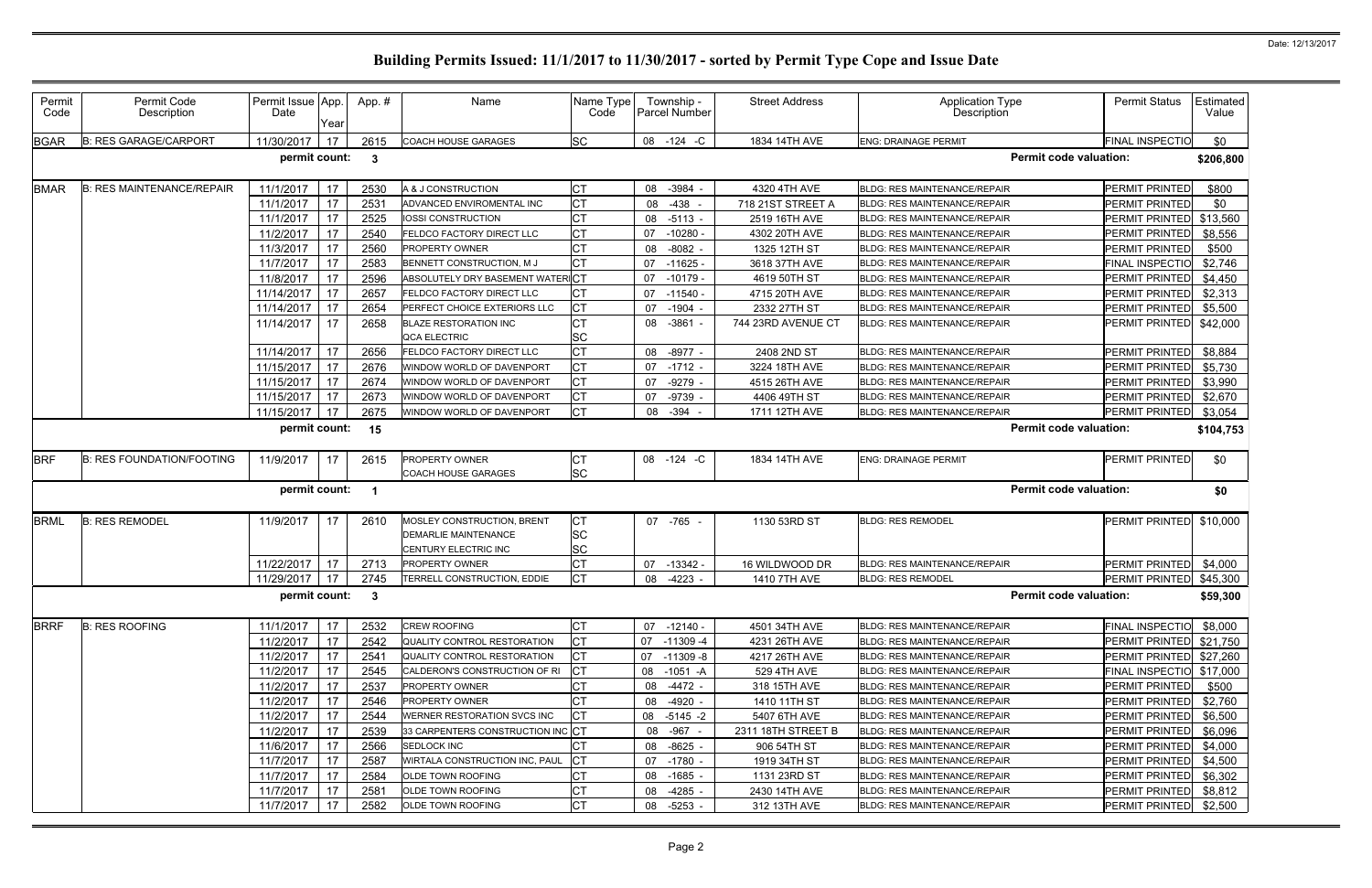| Permit<br>Code | Permit Code<br>Description | Permit Issue App<br>Date | Year | App.# | Name                              | Name Type<br>Code | Township -<br><b>Parcel Number</b> | <b>Street Address</b> | Application Type<br>Description     | <b>Permit Status</b>     | Estimated<br>Value |
|----------------|----------------------------|--------------------------|------|-------|-----------------------------------|-------------------|------------------------------------|-----------------------|-------------------------------------|--------------------------|--------------------|
| <b>BRRF</b>    | <b>B: RES ROOFING</b>      | 11/8/2017                | 17   | 2595  | A & J CONSTRUCTION                | СT                | 08 -1658                           | 834 16TH ST           | <b>BLDG: RES MAINTENANCE/REPAIR</b> | PERMIT PRINTED           | \$26,000           |
|                |                            | 11/8/2017                | 17   | 2601  | OLDE TOWN ROOFING                 |                   | $-9122 -$<br>08                    | 1519 18TH STREET B    | <b>BLDG: RES MAINTENANCE/REPAIR</b> | PERMIT PRINTED           | \$14,000           |
|                |                            | 11/9/2017                | 17   | 2611  | PETERSON CONSTRUCTION, JODY       | Iст               | 08<br>$-321 - 35$                  | 3042 7TH ST           | <b>BLDG: RES MAINTENANCE/REPAIR</b> | PERMIT PRINTED           | \$3,200            |
|                |                            | 11/9/2017                | 17   | 2613  | CALDERON'S CONSTRUCTION OF RI     |                   | 08<br>$-4224 - A$                  | 1402 7TH AVE          | <b>BLDG: RES MAINTENANCE/REPAIR</b> | PERMIT PRINTED           | \$9,500            |
|                |                            | 11/9/2017                | 17   | 2612  | LANDEROS AND SONS CONSTRUCTIOICT  |                   | 08<br>-4544 -                      | 810 19TH AVE          | BLDG: RES MAINTENANCE/REPAIR        | <b>PERMIT PRINTED</b>    | \$3,700            |
|                |                            | 11/9/2017                | 17   | 2621  | <b>PROPERTY OWNER</b>             |                   | 08<br>$-6699 - 5$                  | 2648 12TH ST          | <b>BLDG: RES MAINTENANCE/REPAIR</b> | PERMIT PRINTED           | \$480              |
|                |                            | 11/13/2017               | 17   | 2629  | GREEN VALLEY CONSTRUCTION INC. CT |                   | 07<br>-11826 -                     | 3604 32ND AVE         | <b>BLDG: RES MAINTENANCE/REPAIR</b> | PERMIT PRINTED           | \$6,900            |
|                |                            | 11/13/2017               | 17   | 2634  | FINAL RESTORATION INC             |                   | 07 -14233                          | 1722 56TH STREET CT   | <b>BLDG: RES MAINTENANCE/REPAIR</b> | PERMIT PRINTED \$15,000  |                    |
|                |                            | 11/13/2017               | 17   | 2631  | FINAL RESTORATION INC             |                   | 07<br>-14306                       | 3406 79TH ST          | <b>BLDG: RES MAINTENANCE/REPAIR</b> | PERMIT PRINTED \$14,000  |                    |
|                |                            | 11/13/2017               | 17   | 2632  | FINAL RESTORATION INC             |                   | 07<br>$-14451$                     | 3423 78TH STREET CT   | <b>BLDG: RES MAINTENANCE/REPAIR</b> | PERMIT PRINTED \$14,800  |                    |
|                |                            | 11/13/2017               | 17   | 2630  | FINAL RESTORATION INC             |                   | $-2027 -$<br>07                    | 2325 31ST ST          | <b>BLDG: RES MAINTENANCE/REPAIR</b> | PERMIT PRINTED           | \$8,400            |
|                |                            | 11/13/2017               | 17   | 2633  | FINAL RESTORATION INC             |                   | 07<br>-911 -2                      | 4218 17TH AVE         | <b>BLDG: RES MAINTENANCE/REPAIR</b> | <b>PERMIT PRINTED</b>    | \$8,000            |
|                |                            | 11/13/2017               | 17   | 2635  | FINAL RESTORATION INC             |                   | 08<br>$-8229$                      | 111 5TH AVE           | <b>BLDG: RES MAINTENANCE/REPAIR</b> | PERMIT PRINTED \$15,000  |                    |
|                |                            | 11/14/2017               | 17   | 2646  | MIDWEST ROOFING AND CONSTRUCTICT  |                   | 08<br>-4084                        | 4305 10TH AVE         | <b>BLDG: RES MAINTENANCE/REPAIR</b> | FINAL INSPECTIO \$14,035 |                    |
|                |                            | 11/14/2017               | 17   | 2660  | ADVANCED CONST & IMPROVEMENT      |                   | -5643<br>08                        | 2911 16TH ST          | <b>BLDG: RES MAINTENANCE/REPAIR</b> | PERMIT PRINTED           | \$4,000            |
|                |                            | 11/15/2017               | 17   | 2667  | QC ROOF DRS INC.                  |                   | 07<br>-1118 -                      | 2755 14TH AVE         | BLDG: RES MAINTENANCE/REPAIR        | PERMIT PRINTED           | \$7,000            |
|                |                            | 11/15/2017               | 17   | 2666  | OLDE TOWN ROOFING                 |                   | 07 -1600                           | 1605 31ST STREET A    | <b>BLDG: RES MAINTENANCE/REPAIR</b> | PERMIT PRINTED \$14,212  |                    |
|                |                            | 11/15/2017               | 17   | 2663  | LANDEROS AND SONS CONSTRUCTIOICT  |                   | 08<br>-4920                        | 1410 11TH ST          | <b>BLDG: RES MAINTENANCE/REPAIR</b> | PERMIT PRINTED           | \$4,600            |
|                |                            | 11/15/2017               | 17   | 2669  | PROPERTY OWNER                    | СT                | -6645<br>08                        | 2935 11TH AVENUE A    | <b>BLDG: RES MAINTENANCE/REPAIR</b> | PERMIT PRINTED           | \$3,300            |
|                |                            | 11/15/2017               | 17   | 2665  | FANTH-CURRY HOME IMPRV CO         | СT                | -8993<br>08                        | 2601 2ND ST           | <b>BLDG: RES MAINTENANCE/REPAIR</b> | PERMIT PRINTED           | \$4,496            |
|                |                            | 11/17/2017               | 17   | 2680  | A -1 ROOFING                      |                   | 07<br>-5354 -                      | 2404 46TH ST          | <b>BLDG: RES MAINTENANCE/REPAIR</b> | <b>PERMIT PRINTED</b>    | \$6,462            |
|                |                            | 11/20/2017               | 17   | 2690  | FOLEY CONTRACTING LLC             | <b>CT</b>         | -988<br>08                         | 1320 25TH ST          | <b>BLDG: RES MAINTENANCE/REPAIR</b> | PERMIT PRINTED           | \$9,000            |
|                |                            | 11/27/2017               | 17   | 2724  | <b>CREW ROOFING</b>               | <b>CT</b>         | 08<br>-4238                        | 1865 25TH AVE         | <b>BLDG: RES MAINTENANCE/REPAIR</b> | <b>FINAL INSPECTIO</b>   | \$1,800            |
|                |                            | 11/27/2017               | 17   | 2725  | CALDERON'S CONSTRUCTION OF RI     | Iст               | $-6774$<br>08                      | 709 23RD ST           | <b>BLDG: RES MAINTENANCE/REPAIR</b> | PERMIT PRINTED           | \$6,600            |
|                |                            | 11/27/2017               | 17   | 2723  | MOELLER CONSTRUCTION              | <b>CT</b>         | $-6828 -$<br>08                    | 1529 24TH AVE         | <b>BLDG: RES MAINTENANCE/REPAIR</b> | PERMIT PRINTED           | \$3,850            |
|                |                            | 11/27/2017               | 17   | 2721  | A-1 ROOFING                       | <b>CT</b>         | 08 -7927 -                         | 1402 19TH AVE         | <b>BLDG: RES MAINTENANCE/REPAIR</b> | PERMIT PRINTED           | \$21,000           |
|                |                            | 11/28/2017               | 17   | 2742  | FINAL RESTORATION INC             | СT                | $-14489$<br>07                     | 3423 76TH ST          | <b>BLDG: RES MAINTENANCE/REPAIR</b> | PERMIT PRINTED           | \$8,100            |
|                |                            | 11/28/2017               | 17   | 2737  | FANTH-CURRY HOME IMPRV CO         | Iст               | 07<br>$-179 - 13$                  | 2802 32ND AVENUE DR   | <b>BLDG: RES MAINTENANCE/REPAIR</b> | PERMIT PRINTED           | \$22,860           |
|                |                            | 11/28/2017               | 17   | 2735  | <b>BRUCE &amp; ASSOCIATES</b>     | СT                | -7632 -<br>07                      | 2337 25TH ST          | <b>BLDG: RES MAINTENANCE/REPAIR</b> | PERMIT PRINTED           | \$3,500            |
|                |                            | 11/28/2017               | 17   | 2736  | FANTH-CURRY HOME IMPRV CO         | Iст               | 08 -5253 -                         | 312 13TH AVE          | <b>BLDG: RES MAINTENANCE/REPAIR</b> | PERMIT PRINTED           | \$4,482            |
|                |                            | 11/28/2017 17            |      | 2738  | PROPERTY OWNER                    | Iст               | 08 -7153 -                         | 814 18TH AVENUE A     | BLDG: RES MAINTENANCE/REPAIR        | PERMIT PRINTED \$2,160   |                    |
|                |                            | 11/28/2017 17            |      | 2741  | FINAL RESTORATION INC             | <b>CT</b>         | 08 -7631 -3                        | 2803 14TH ST          | BLDG: RES MAINTENANCE/REPAIR        | PERMIT PRINTED \$18,900  |                    |
|                |                            | 11/30/2017               | 17   | 2761  | A & J CONSTRUCTION                | <b>CT</b>         | 07 -1065 -                         | 1833 30TH ST          | BLDG: RES MAINTENANCE/REPAIR        | PERMIT PRINTED \$25,000  |                    |
|                |                            | permit count: 46         |      |       |                                   |                   |                                    |                       | <b>Permit code valuation:</b>       |                          | \$440,317          |
| <b>BRSD</b>    | <b>B: RES SIDING</b>       | 11/1/2017                | 17   | 2524  | PROPERTY OWNER                    | <b>CT</b>         | 08 -4472 -                         | 318 15TH AVE          | BLDG: RES MAINTENANCE/REPAIR        | PERMIT PRINTED           | \$0                |
|                |                            | 11/2/2017                | 17   | 2545  | CALDERON'S CONSTRUCTION OF RI     | <b>ICT</b>        | 08 -1051 -A                        | 529 4TH AVE           | <b>BLDG: RES MAINTENANCE/REPAIR</b> | FINAL INSPECTIO \$17,000 |                    |
|                |                            | 11/2/2017                | 17   | 2552  | PROPERTY OWNER                    |                   | 08 -2480 -                         | 424 RAILROAD AVE      | BLDG: RES MAINTENANCE/REPAIR        | PERMIT PRINTED           | \$1,200            |
|                |                            | 11/2/2017                | 17   | 2536  | A & J CONSTRUCTION                | СT                | 08 -4830 -                         | 1222 11TH AVE         | BLDG: RES MAINTENANCE/REPAIR        | PERMIT PRINTED \$13,000  |                    |
|                |                            | 11/3/2017                | 17   | 2554  | TRUJILLO CONSTRUCTION             | Iст               | 08 -5881 -                         | 904 4TH AVE           | <b>BLDG: RES MAINTENANCE/REPAIR</b> | PERMIT PRINTED           | \$8,000            |
|                |                            | 11/6/2017                | 17   | 2565  | PROPERTY OWNER                    | СT                | $-4401 -$<br>08                    | 1547 MAPLE LN         | BLDG: RES MAINTENANCE/REPAIR        | FINAL INSPECTIO          | \$787              |
|                |                            | 11/8/2017                | 17   | 2602  | ACRI, INC.                        | СT                | 08 -5095 -                         | 731 25TH AVENUE CT    | BLDG: RES MAINTENANCE/REPAIR        | PERMIT PRINTED \$16,023  |                    |
|                |                            | 11/14/2017               | 17   | 2662  | WEST GUTTER COMPANY, PAT          | СT                | -9993 -<br>07                      | 4123 35TH AVE         | BLDG: RES MAINTENANCE/REPAIR        | PERMIT PRINTED           | \$1,350            |
|                |                            | 11/15/2017               | 17   | 2668  | QUALITY CONTROL RESTORATION       | <b>CT</b>         | 07<br>$-592 - 3$                   | 1831 35TH ST          | <b>BLDG: RES MAINTENANCE/REPAIR</b> | PERMIT PRINTED           | \$8,000            |
|                |                            | 11/28/2017               | 17   | 2739  | WIBORG CONSTRUCTION               | <b>CT</b>         | 07 -5738 -                         | 1840 24TH AVENUE CT   | <b>BLDG: RES MAINTENANCE/REPAIR</b> | PERMIT PRINTED \$5,600   |                    |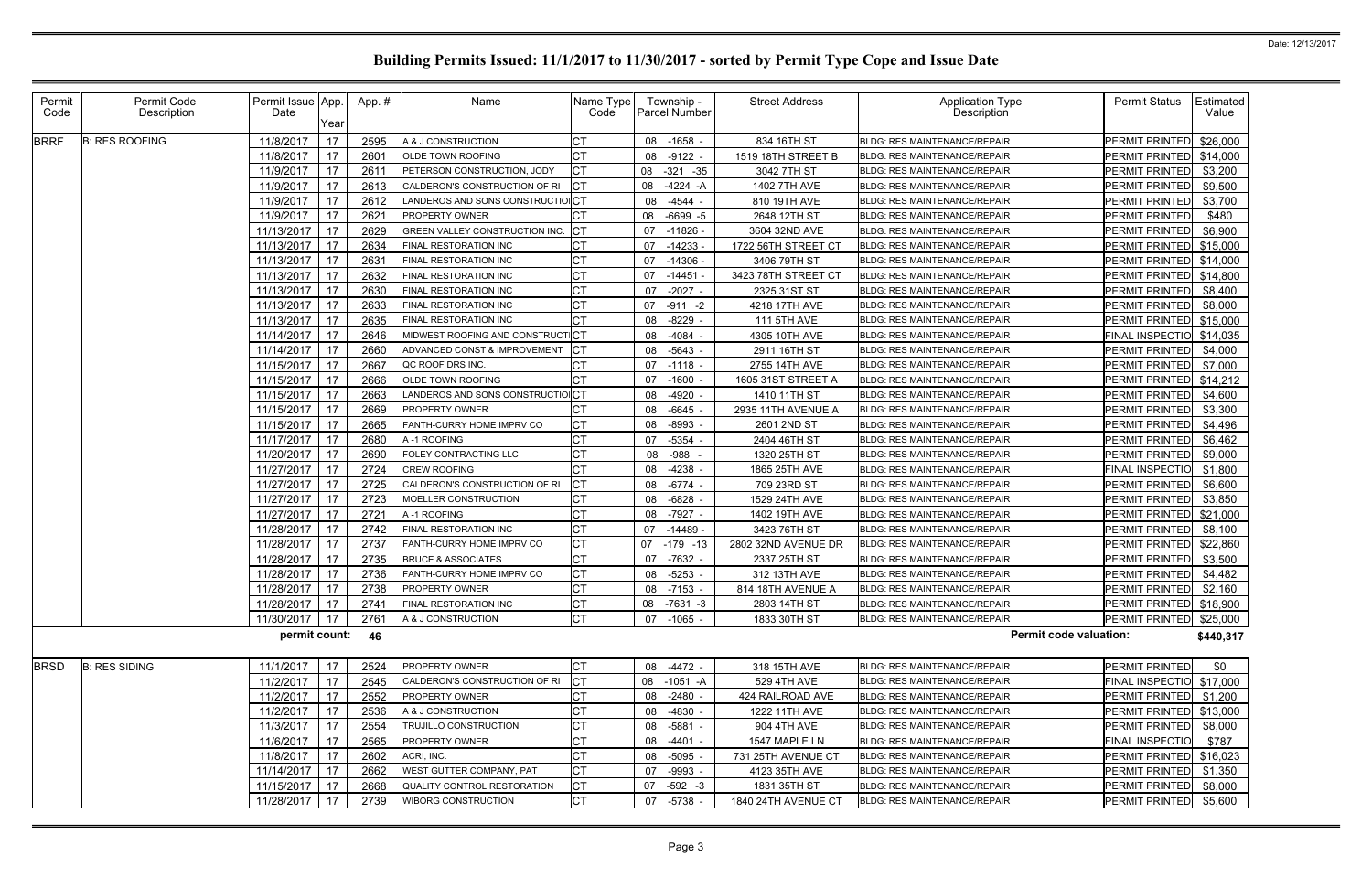| Permit<br>Code   | Permit Code<br>Description              | Permit Issue App.<br>Date | Year     | App.#                    | Name                                                                                                            | Name Type<br>Code                   | Township -<br>Parcel Number | <b>Street Address</b>              | <b>Application Type</b><br>Description       | <b>Permit Status</b>                        | Estimated<br>Value |
|------------------|-----------------------------------------|---------------------------|----------|--------------------------|-----------------------------------------------------------------------------------------------------------------|-------------------------------------|-----------------------------|------------------------------------|----------------------------------------------|---------------------------------------------|--------------------|
| <b>BRSD</b>      | <b>B: RES SIDING</b>                    | 11/28/2017                | 17       | 2741                     | <b>FINAL RESTORATION INC</b>                                                                                    | <b>CT</b>                           | $-7631 - 3$<br>08           | 2803 14TH ST                       | <b>BLDG: RES MAINTENANCE/REPAIR</b>          | PERMIT PRINTED \$18,900                     |                    |
|                  |                                         | 11/30/2017                | 17       | 2761                     | A & J CONSTRUCTION                                                                                              | <b>CT</b>                           | 07<br>$-1065$ .             | 1833 30TH ST                       | <b>BLDG: RES MAINTENANCE/REPAIR</b>          | PERMIT PRINTED                              | \$25,000           |
|                  |                                         | permit count:             |          | 12                       |                                                                                                                 |                                     |                             |                                    | <b>Permit code valuation:</b>                |                                             | \$114,860          |
| <b>BSFA</b>      | <b>B: RES TOWNHOUSE</b>                 | 11/27/2017                | 17       | 2679                     | <b>BM BAGBY INC</b>                                                                                             | <b>CT</b>                           | -14767 -<br>07              | 3515 72ND ST                       | BLDG:RES/NEW, SINGLE FAMILY ATTD (TOWNHOUSE) | PERMIT PRINTED                              | \$33,000           |
|                  |                                         |                           |          |                          | <b>HANSSEN ELECTRIC</b>                                                                                         | <b>SC</b>                           |                             |                                    |                                              |                                             |                    |
|                  |                                         | permit count:             |          | $\overline{\mathbf{1}}$  |                                                                                                                 |                                     |                             |                                    | <b>Permit code valuation:</b>                |                                             | \$33,000           |
| <b>BSFH</b>      | <b>B: RES SINGLE FAMILY</b>             | 11/27/2017                | 17       | 1234                     | <b>BM BAGBY INC</b>                                                                                             | <b>CT</b>                           | 08 -7407 -                  | 2128 11TH ST                       | BLDG:RES/NEW, SINGLE FAMILY ATTD (TOWNHOUSE) | PERMIT PRINTED \$122,000                    |                    |
|                  |                                         |                           |          |                          | <b>HANSSEN ELECTRIC</b>                                                                                         | <b>SC</b>                           |                             |                                    |                                              |                                             |                    |
|                  |                                         | permit count:             |          |                          |                                                                                                                 |                                     |                             |                                    | <b>Permit code valuation:</b>                |                                             | \$122,000          |
| <b>BSMT</b>      | <b>B: RES BASEMENT WATERPROOF</b>       | 11/20/2017                | 17       | 2685                     | ABSOLUTELY DRY BASEMENT WATER CT                                                                                |                                     | $-6872 -$<br>07             | 2824 26TH ST                       | <b>BLDG: RES MAINTENANCE/REPAIR</b>          | PERMIT PRINTED                              | \$7,500            |
|                  |                                         | 11/20/2017                | 17       | 2686                     | ABSOLUTELY DRY BASEMENT WATERICT                                                                                |                                     | $-6070 -$<br>08             | 3203 15TH STREET C                 | <b>BLDG: RES MAINTENANCE/REPAIR</b>          | PERMIT PRINTED                              | \$8,250            |
|                  |                                         | permit count:             |          | $\overline{2}$           |                                                                                                                 |                                     |                             |                                    | <b>Permit code valuation:</b>                |                                             | \$15,750           |
| <b>BTWR</b>      | B: COML CELLULAR STATION/TOV 11/14/2017 |                           | 17       | 2641                     | KNOLLWOOD TECHNOLOGIES                                                                                          | <b>CT</b>                           | 08<br>$-1654$               | 825 17TH ST                        | BLDG: CELLULAR STATION/TOWER                 | <b>PERMIT PRINTED</b>                       | \$25,000           |
|                  |                                         | permit count:             |          | -1                       |                                                                                                                 |                                     |                             |                                    | <b>Permit code valuation:</b>                |                                             | \$25,000           |
| C <sub>1</sub>   | CO DEPOSIT = $/$ < \$25000              | 11/6/2017                 | 17       | 2577                     | DAXON CONSTRUCTION INC.<br><b>HANSSEN ELECTRIC</b>                                                              | <b>CT</b><br><b>SC</b>              | 08 -156                     | 2039 16TH ST                       | <b>BLDG: COML REMODEL</b>                    | <b>PERMIT PRINTED</b>                       | \$21,500           |
|                  |                                         | permit count:             |          |                          |                                                                                                                 |                                     |                             |                                    | <b>Permit code valuation:</b>                |                                             | \$21,500           |
| C <sub>2</sub>   | CO DEPOSIT > \$25000                    | 11/17/2017                | 17       | 2681                     | <b>LINDEL PLUMBING</b><br><b>LINDLE PLUMBING</b><br>KOEHLER ELECTRIC INC, J W                                   | <b>CT</b><br>SC<br><b>SC</b>        | $-9849$ -<br>07             | 3825 16TH ST                       | BLDG: COML MAINTENANCE/REPAIR                | PERMIT PRINTED                              | \$50,000           |
|                  |                                         | 11/27/2017                | 17       | 2679                     | <b>BM BAGBY INC</b><br><b>HANSSEN ELECTRIC</b>                                                                  | <b>CT</b>                           | 07<br>-14767 -              | 3515 72ND ST                       | BLDG:RES/NEW, SINGLE FAMILY ATTD (TOWNHOUSE) | PERMIT PRINTED                              | \$33,000           |
|                  |                                         |                           |          |                          |                                                                                                                 |                                     |                             |                                    |                                              |                                             |                    |
|                  |                                         | 11/27/2017                | 17       | 1234                     | <b>BM BAGBY INC</b><br><b>HANSSEN ELECTRIC</b>                                                                  | SC<br><b>CT</b><br><b>SC</b>        | 08 -7407 -                  | 2128 11TH ST                       | BLDG:RES/NEW, SINGLE FAMILY ATTD (TOWNHOUSE) | PERMIT PRINTED \$122,000                    |                    |
|                  |                                         | 11/27/2017                | 17       | 2722                     | QUAD CITY CONSTRUCTION SERVICE CT<br>TOTAL MAINTENANCE INC<br>TOTAL MAINTENANCE INC<br>LIGHTING MAINTENANCE INC | SC<br><b>SC</b><br><b>SC</b>        | 08 -90 -                    | 1900 19TH ST                       | <b>BLDG: COML REMODEL</b>                    | PERMIT PRINTED \$569,770                    |                    |
|                  |                                         | 11/29/2017                | 17       | 2745                     | TERRELL CONSTRUCTION, EDDIE                                                                                     | <b>CT</b>                           | 08 -4223 -                  | 1410 7TH AVE                       | <b>BLDG: RES REMODEL</b>                     | PERMIT PRINTED \$45,300                     |                    |
|                  |                                         | 11/29/2017                | 17       | 2263                     | PROPERTY OWNER                                                                                                  | <b>CT</b>                           | 08 -4377 -                  | 1620 5TH AVE                       | BLDG: COML MAINTENANCE/REPAIR                | PERMIT PRINTED \$524,000                    |                    |
|                  |                                         | permit count:             |          | $\overline{\phantom{0}}$ |                                                                                                                 |                                     |                             |                                    | <b>Permit code valuation:</b>                |                                             | \$1,344,070        |
|                  |                                         |                           |          |                          |                                                                                                                 |                                     |                             |                                    | <b>BLDG: RES MAINTENANCE/REPAIR</b>          |                                             |                    |
| DRN <sub>1</sub> | <b>ENG: CLASS 1 DRAINAGE</b>            | 11/2/2017<br>11/3/2017    | 17<br>17 | 2535<br>2553             | <b>BUTCH LINGAFELTER CONSTRUCTION CT</b><br>CALDERON'S CONSTRUCTION OF RI                                       | CT                                  | 07 -12911 -<br>08 -8011 -   | 1415 34TH AVENUE B<br>1415 13TH ST | <b>BLDG: GARAGES/CARPORTS</b>                | PERMIT PRINTED<br>FINAL INSPECTIO \$180,000 | \$0                |
|                  |                                         | 11/9/2017                 | 17       | 2615                     | PIZANO ELECTRIC INC<br>PROPERTY OWNER<br><b>COACH HOUSE GARAGES</b>                                             | <b>SC</b><br><b>CT</b><br><b>SC</b> | 08 - 124 - C                | 1834 14TH AVE                      | <b>ENG: DRAINAGE PERMIT</b>                  | <b>FINAL INSPECTIO</b>                      | \$0                |
|                  |                                         | 11/14/2017                | 17       | 2661                     | MIDWEST COMPLETE CONSTRUCTION CT                                                                                |                                     | 07 -1923 -                  | 2329 28TH ST                       | <b>BLDG: GARAGES/CARPORTS</b>                | PERMIT PRINTED \$26,800                     |                    |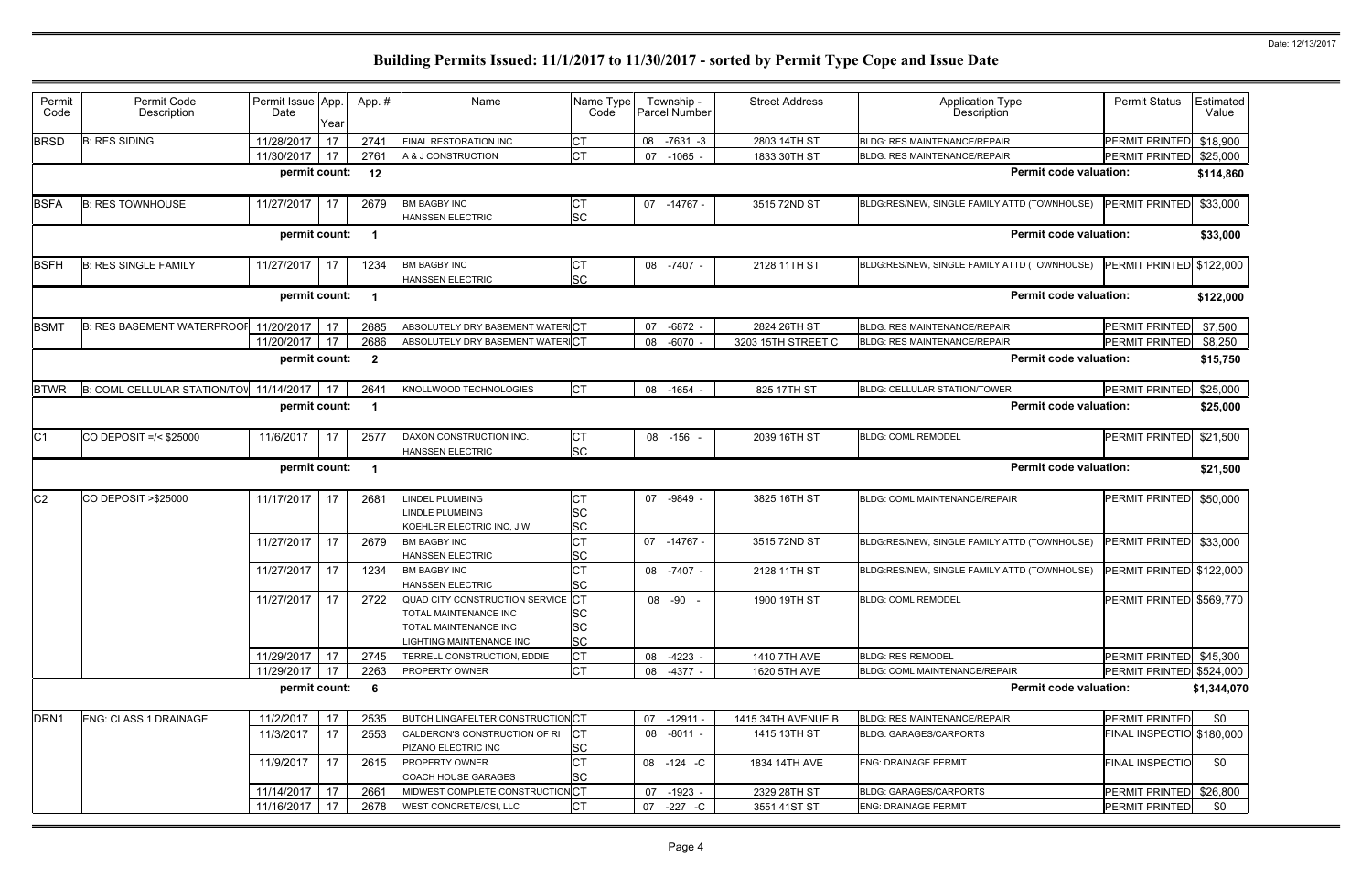| Permit<br>Code   | Permit Code<br>Description | Permit Issue App.<br>Date | Year | App. #                   | Name                                                           | Name Type<br>Code      | Township -<br>Parcel Number | <b>Street Address</b> | <b>Application Type</b><br>Description       | <b>Permit Status</b>     | Estimated<br>Value |
|------------------|----------------------------|---------------------------|------|--------------------------|----------------------------------------------------------------|------------------------|-----------------------------|-----------------------|----------------------------------------------|--------------------------|--------------------|
| DRN <sub>1</sub> | ENG: CLASS 1 DRAINAGE      | 11/27/2017                | 17   | 2679                     | <b>BM BAGBY INC</b><br><b>HANSSEN ELECTRIC</b>                 | IСТ<br><b>SC</b>       | 07<br>-14767 -              | 3515 72ND ST          | BLDG:RES/NEW, SINGLE FAMILY ATTD (TOWNHOUSE) | PERMIT PRINTED \$33,000  |                    |
|                  |                            | 11/27/2017                | 17   | 2734                     | HERITAGE LANDSCAPE DESIGN, INC                                 | $ _{\text{CT}}$        | 08 - 677 -                  | 1151 26TH ST          | <b>ENG: DRAINAGE PERMIT</b>                  | <b>PERMIT PRINTED</b>    | \$0                |
|                  |                            | permit count:             |      | $\overline{7}$           |                                                                |                        |                             |                       | <b>Permit code valuation:</b>                |                          | \$239,800          |
| EC               | E: COML ELECTRICAL         | 11/14/2017                | 17   | 2375                     | <b>BUILD TO SUIT INC</b>                                       | <b>CT</b>              | 07<br>-14924 -              | 850 43RD AVE          | BLDG: COML MAINTENANCE/REPAIR                | FINAL INSPECTIO \$67,916 |                    |
|                  |                            |                           |      |                          | <b>IGHTING MAINTENANCE INC.</b><br><b>BRADY COMPANY, JL</b>    | <b>SC</b><br><b>SC</b> |                             |                       |                                              |                          |                    |
|                  |                            | 11/15/2017                | 17   | 2577                     | DAXON CONSTRUCTION INC.<br><b>HANSSEN ELECTRIC</b>             | <b>CT</b><br><b>SC</b> | 08 -156 -                   | 2039 16TH ST          | <b>BLDG: COML REMODEL</b>                    | PERMIT PRINTED           | \$21,500           |
|                  |                            | 11/20/2017                | 17   | 2702                     | KOEHLER ELECTRIC INC, J W                                      | lст                    | 08<br>$-1203$               | 716 17TH ST           | ELEC: REPAIR                                 | PERMIT PRINTED           | \$0                |
|                  |                            | 11/22/2017                | 17   | 2715                     | KOEHLER ELECTRIC INC, J W                                      | <b>CT</b>              | 07<br>$-13025 -$            | 1900 52ND AVE         | ELEC: WIRING, MISC                           | PERMIT PRINTED           | \$0                |
|                  |                            | 11/30/2017                | 17   | 2722                     | <b>QUAD CITY CONSTRUCTION SERVICE</b><br>TOTAL MAINTENANCE INC | : Іст<br><b>SC</b>     | 08 -90                      | 1900 19TH ST          | <b>BLDG: COML REMODEL</b>                    | PERMIT PRINTED \$569,770 |                    |
|                  |                            |                           |      |                          | TOTAL MAINTENANCE INC                                          | <b>SC</b><br><b>SC</b> |                             |                       |                                              |                          |                    |
|                  |                            | permit count:             |      | - 5                      | IGHTING MAINTENANCE INC                                        |                        |                             |                       | <b>Permit code valuation:</b>                |                          | \$659,186          |
|                  |                            |                           |      |                          |                                                                |                        |                             |                       |                                              |                          |                    |
| ECD1             | E: CD ELECTRICAL           | 11/22/2017                | 17   | 2714                     | ACME SIGN COMPANY INC                                          | Iст                    | 07<br>-999                  | 2325 46TH ST          | ELEC: WIRING, MISC                           | PERMIT PRINTED           | \$0                |
|                  |                            | permit count:             |      | - 1                      |                                                                |                        |                             |                       | <b>Permit code valuation:</b>                |                          | \$0                |
| <b>ENB</b>       | <b>B: RES DRIVEWAY</b>     | 11/13/2017                | 17   | 1974                     | DAVE PROCHASKA CONST.                                          | Iст                    | 07<br>-14783 -              | 7319 35TH AVE         | BLDG:RES/NEW, SINGLE FAMILY DETACHED         | PERMIT PRINTED \$204,600 |                    |
|                  |                            |                           |      |                          | WATSON PLUMBING AND MECHANICALSC                               |                        |                             |                       |                                              |                          |                    |
|                  |                            |                           |      |                          | <b>ELITE ELECTRIC</b>                                          | <b>SC</b>              |                             |                       |                                              |                          |                    |
|                  |                            |                           |      |                          | <b>DIERCKS LTD COMPANIES</b>                                   | <b>SC</b>              |                             |                       |                                              |                          |                    |
|                  |                            |                           |      |                          | <b>BRADY COMPANY, JL</b>                                       | <b>SC</b>              |                             |                       |                                              |                          |                    |
|                  |                            | permit count:             |      | $\overline{\phantom{0}}$ |                                                                |                        |                             |                       | <b>Permit code valuation:</b>                |                          | \$204,600          |
| ER               | E: RES ELECTRICAL          | 11/2/2017                 | 17   | 2206                     | FOLEY CONTRACTING LLC                                          | <b>CT</b>              | 08<br>$-321 - 19$           | 3030 7TH ST           | BLDG: RES MAINTENANCE/REPAIR                 | PERMIT PRINTED \$14,000  |                    |
|                  |                            |                           |      |                          | KOEHLER ELECTRIC INC, J W                                      | <b>SC</b>              |                             |                       |                                              |                          |                    |
|                  |                            | 11/2/2017                 | 17   | 1645                     | PREMIUM CONTRACTING<br>PIZANO ELECTRIC INC                     | Iст<br><b>SC</b>       | 08 -831                     | 309 5TH AVE           | BLDG: RES MAINTENANCE/REPAIR                 | FINAL INSPECTIO          | \$4,000            |
|                  |                            | 11/6/2017                 | 17   | 2564                     | ELECTRIC DOCTOR SERVICE LLC                                    | Iст                    | 07 -1020 -                  | 1861 31ST ST          | ELEC: WIRING, MISC                           | <b>FINAL INSPECTIO</b>   | \$0                |
|                  |                            | 11/7/2017                 | 17   | 2578                     | TRI-CITY ELECTRIC COMPANY                                      | <b>CT</b>              | 07<br>-14236 -              | 1810 56TH STREET CT   | ELEC: WIRING, MISC                           | <b>FINAL INSPECTIO</b>   | \$0                |
|                  |                            | 11/7/2017                 | 17   | 2593                     | FW PROPERTY MAINTENANCE                                        | <b>CT</b>              | 08<br>-2278 -               | 509 18TH AVE          | ELEC: RESIDENTIAL, NEW                       | <b>PERMIT PRINTED</b>    | \$0                |
|                  |                            | 11/15/2017                | 17   | 2672                     | KOEHLER ELECTRIC INC, J W                                      | <b>CT</b>              | 07 -9025 -                  | 3726 22ND AVE         | ELEC: SERVICE                                | PERMIT PRINTED           | \$0                |
|                  |                            | 11/20/2017                | 17   | 2610                     | MOSLEY CONSTRUCTION, BRENT                                     | <b>CT</b>              | 07 -765 -                   | 1130 53RD ST          | <b>BLDG: RES REMODEL</b>                     | PERMIT PRINTED \$10,000  |                    |
|                  |                            |                           |      |                          | <b>DEMARLIE MAINTENANCE</b>                                    | <b>SC</b>              |                             |                       |                                              |                          |                    |
|                  |                            |                           |      |                          | CENTURY ELECTRIC INC                                           | <b>SC</b>              |                             |                       |                                              |                          |                    |
|                  |                            | 11/21/2017                | 17   | 2706                     | LAKEWOOD ELECTRIC AND GENERAT(CT                               |                        | $07 -32 -3$                 | 2030 52ND ST          | ELEC: SERVICE                                | PERMIT PRINTED           | \$0                |
|                  |                            | 11/21/2017                | 17   | 2704                     | CENTURY ELECTRIC INC                                           | <b>CT</b>              | 08 -7168 -1                 | 702 18TH AVE          | ELEC: WIRING, MISC                           | PERMIT PRINTED           | \$0                |
|                  |                            | 11/22/2017                | 17   | 2713                     | PROPERTY OWNER                                                 | <b>CT</b>              | $-13342 -$<br>07            | 16 WILDWOOD DR        | BLDG: RES MAINTENANCE/REPAIR                 | PERMIT PRINTED           | \$4,000            |
|                  |                            | 11/22/2017                | 17   | 2720                     | <b>PROPERTY OWNER</b>                                          | <b>CT</b>              | 07<br>-13465 -              | 3614 73RD ST          | <b>ELEC: REPAIR</b>                          | PERMIT PRINTED           | \$0                |
|                  |                            | 11/22/2017                | 17   | 2448                     | <b>PLEASURE POOLS &amp; SPAS</b><br>KOEHLER ELECTRIC INC, J W  | <b>CT</b><br><b>SC</b> | $07 - 14722 -$              | 4930 35TH AVE         | <b>BLDG: SWIMMING POOL</b>                   | PERMIT PRINTED \$18,000  |                    |
|                  |                            | 11/27/2017 17             |      | 2447                     | PLEASURE POOLS & SPAS                                          | Iст                    | 08 -9229 -                  | 1014 27TH AVENUE CT   | <b>BLDG: SWIMMING POOL</b>                   | PERMIT PRINTED \$32,000  |                    |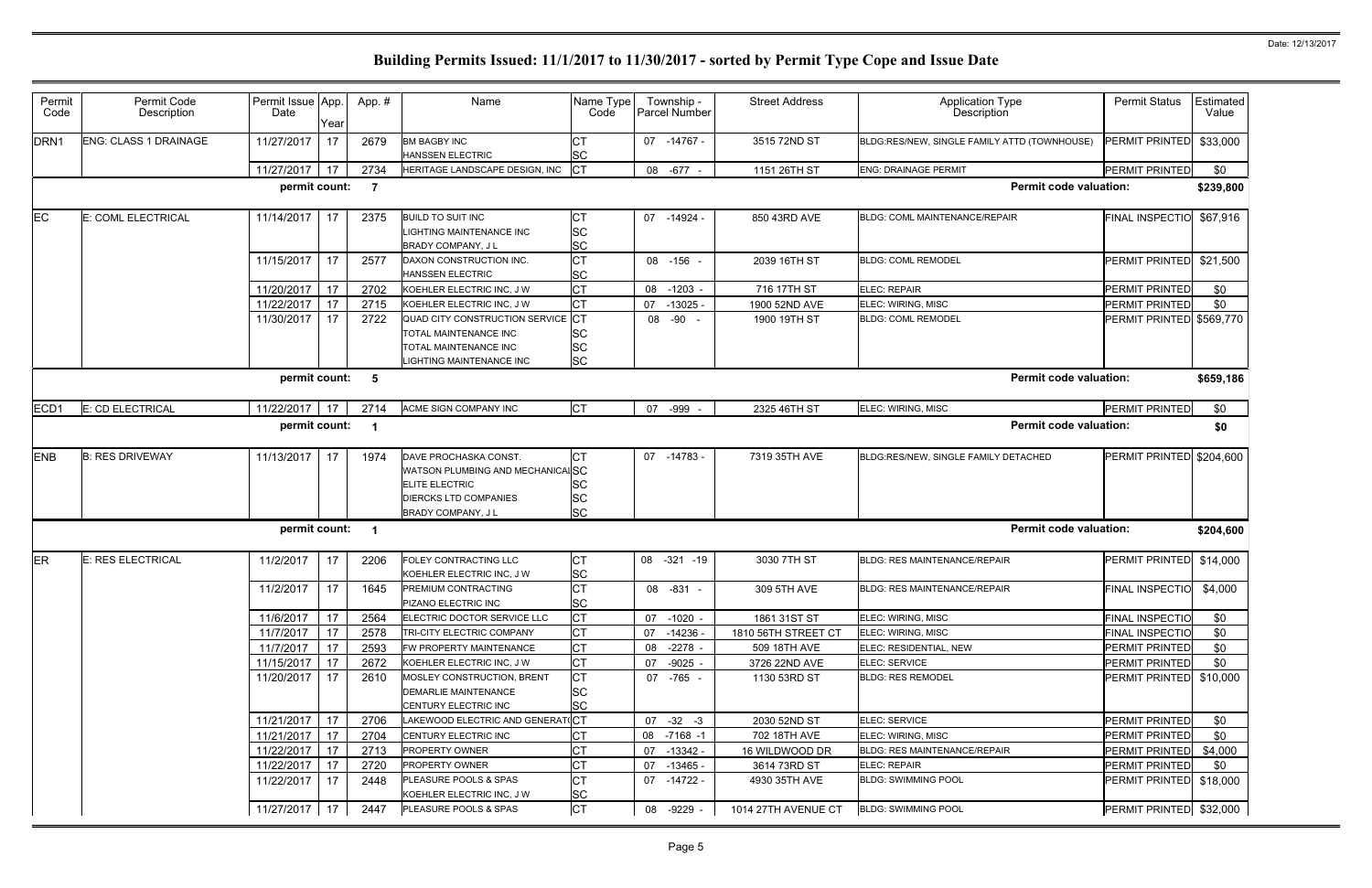| Permit<br>Code                                                 | Permit Code<br>Description    | Permit Issue App.<br>Date | Year     | App.#        | Name                                                                                                            | Name Type<br>Code                   | Township -<br>Parcel Number      | <b>Street Address</b>            | <b>Application Type</b><br>Description                   | <b>Permit Status</b>                    | Estimated<br>Value |
|----------------------------------------------------------------|-------------------------------|---------------------------|----------|--------------|-----------------------------------------------------------------------------------------------------------------|-------------------------------------|----------------------------------|----------------------------------|----------------------------------------------------------|-----------------------------------------|--------------------|
| <b>ER</b>                                                      | E: RES ELECTRICAL             | 11/27/2017                | 17       | 2447         | <b>MARKIN ELECTRIC</b>                                                                                          | <b>SC</b>                           | $-9229$<br>08                    | 1014 27TH AVENUE CT              | <b>BLDG: SWIMMING POOL</b>                               | PERMIT PRINTED \$32,000                 |                    |
|                                                                |                               | 11/30/2017                | 17       | 2174         | IRVINE CONSTRUCTION COMPANY<br><b>PROPERTY OWNER</b><br>IGHTING MAINTENANCE INC                                 | <b>CT</b><br><b>SC</b><br><b>SC</b> | 08<br>$-3451 - 3$                | 3217 9TH ST                      | <b>BLDG: RES MAINTENANCE/REPAIR</b>                      | PERMIT PRINTED \$11,800                 |                    |
|                                                                |                               | 11/30/2017                | 17       | 2755         | ROCK RIVER ELECTRIC INC                                                                                         | Iст                                 | 08 -416 -1                       | 2335 5TH AVE                     | ELEC: RESIDENTIAL, NEW                                   | <b>FINAL INSPECTIO</b>                  | \$0                |
|                                                                |                               | permit count: 15          |          |              |                                                                                                                 |                                     |                                  |                                  | <b>Permit code valuation:</b>                            |                                         | \$93,800           |
| ERM <sub>6</sub>                                               | E: RES ELCT MTR RECNCT (6 MO) | 11/20/2017                | 17       | 2703         | <b>PROPERTY OWNER</b>                                                                                           | <b>CT</b>                           | $-3941 -$<br>08                  | 1134 12TH AVE                    | ELCT: ELCT MTR RECONNCT AFTER 6 MONTHS                   | PERMIT PRINTED                          | \$0                |
|                                                                |                               | 11/21/2017                | 17       | 2705         | <b>PROPERTY OWNER</b>                                                                                           | <b>CT</b>                           | $-7889$<br>08                    | 1906 15TH ST                     | ELEC: SERVICE                                            | <b>FINAL INSPECTIO</b>                  | \$0                |
|                                                                |                               | 11/29/2017                | 17       | 2751         | <b>PROPERTY OWNER</b>                                                                                           | Iст                                 | 08<br>$-2768$ -                  | 446 48TH ST                      | ELCT: ELCT MTR RECONNCT AFTER 6 MONTHS                   | <b>FINAL INSPECTIO</b>                  | \$0                |
| <b>Permit code valuation:</b><br>permit count:<br>$\mathbf{3}$ |                               |                           |          |              |                                                                                                                 |                                     |                                  |                                  |                                                          |                                         | \$0                |
| EXC1                                                           | ENG: EZ CLASS 1 DRAINAGE      | 11/9/2017                 | 17       | 2616         | VALLEY CONSTRUCTION COMPANY                                                                                     | <b>I</b> CT                         | 08 -2451 -                       | 1 BLACKWELL BLVD                 | <b>BLDG: RES MAINTENANCE/REPAIR</b>                      | PERMIT PRINTED                          | \$0                |
|                                                                |                               | permit count:             |          |              |                                                                                                                 |                                     |                                  |                                  | <b>Permit code valuation:</b>                            |                                         | \$0                |
| <b>MC</b>                                                      | M: COML MECHANICAL            | 11/2/2017                 | 17       | 2547         | HOMETOWN PLUMBING & HEATING CC <mark>I</mark> CT                                                                |                                     | $-7506$<br>07                    |                                  | 1872 AVENUE OF THE CITIES HTG: AIR CONDITIONING, REPLACE | PERMIT PRINTED                          | \$0                |
|                                                                |                               | 11/20/2017                | 17       | 2698         | PRECISION AIR HTG & AC INC                                                                                      | <b>CT</b>                           | $-5468$<br>08                    | 325 19TH ST                      | HTG: FURNACE/AC, REPLACE                                 | PERMIT PRINTED                          | \$0                |
|                                                                |                               | 11/29/2017                | 17       | 2750         | <b>BRADY COMPANY, JL</b>                                                                                        | <b>CT</b>                           | 07<br>$-13124$                   | 5110 22ND AVE                    | HTG: BOILER/FURNACE, REPLACE                             | PERMIT PRINTED                          | \$0                |
|                                                                |                               | 11/29/2017                | 17       | 2375         | <b>BUILD TO SUIT INC</b><br>LIGHTING MAINTENANCE INC<br>BRADY COMPANY, J L                                      | <b>CT</b><br><b>SC</b><br><b>SC</b> | 07<br>-14924 -                   | 850 43RD AVE                     | BLDG: COML MAINTENANCE/REPAIR                            | FINAL INSPECTIO \$67,916                |                    |
|                                                                |                               | 11/29/2017                | 17       | 2749         | KALE HEATING & AC                                                                                               | <b>CT</b>                           | $-178$<br>08                     | 150 19TH AVE                     | HTG: ROOFTOP UNIT, REPLACE                               | PERMIT PRINTED                          | \$0                |
|                                                                |                               | 11/29/2017                | 17       | 2722         | QUAD CITY CONSTRUCTION SERVICE CT<br>TOTAL MAINTENANCE INC<br>TOTAL MAINTENANCE INC<br>LIGHTING MAINTENANCE INC | <b>SC</b><br><b>SC</b><br><b>SC</b> | 08 -90<br>$\sim$                 | 1900 19TH ST                     | <b>BLDG: COML REMODEL</b>                                | PERMIT PRINTED \$569,770                |                    |
|                                                                |                               | permit count:             |          | - 6          |                                                                                                                 |                                     |                                  |                                  | <b>Permit code valuation:</b>                            |                                         | \$637,686          |
| <b>MR</b>                                                      | M: RES MECHANICAL             | 11/1/2017                 | 17       | 2534         | CRAWFORD COMPANY                                                                                                | <b>CT</b>                           | 07<br>$-12241$                   | 3204 30TH STREET CT              | HTG: FURNACE/AC, REPLACE                                 | PERMIT PRINTED                          | \$0                |
|                                                                |                               | 11/1/2017                 | 17       | 2528         | ALLISON PLUMBING AND HEATING                                                                                    | <b>CT</b>                           | 08 -4373 -                       | 1528 13TH AVE                    | HTG: FURNACE/AC, REPLACE                                 | <b>FINAL INSPECTIO</b>                  | \$0                |
|                                                                |                               | 11/2/2017 17              |          | 2549         | KALE HEATING & AC                                                                                               | <b>CT</b>                           | 07 -9957 -                       | 4217 34TH AVENUE PL              | HTG: FURNACE/AC, REPLACE                                 | PERMIT PRINTED                          | \$0                |
|                                                                |                               | 11/2/2017                 | 17       | 2548         | KALE HEATING & AC                                                                                               | <b>CT</b>                           | 08<br>-5075 -                    | 712 25TH AVENUE CT               | HTG: FURNACE/AC, REPLACE                                 | PERMIT PRINTED                          | \$0                |
|                                                                |                               | 11/3/2017                 | 17       | 2559         | <b>SCHEBLER COMPANY</b>                                                                                         | <b>CT</b>                           | 07<br>$-14041 -$                 | 612 VALLEY VIEW DR               | HTG: AIR CONDITIONING, REPLACE                           | PERMIT PRINTED                          | \$0                |
|                                                                |                               | 11/3/2017                 | 17       | 2558         | <b>FAMILY HEATING &amp; COOLING</b>                                                                             | <b>CT</b>                           | 07<br>-14560 -                   | 3216 55TH STREET CT              | HTG: FURNACE/AC, REPLACE                                 | PERMIT PRINTED                          | \$0                |
|                                                                |                               | 11/6/2017                 | 17       | 2575         | KLAUER HEATING & AC LTD                                                                                         | <b>CT</b>                           | 07<br>-11565 -                   | 5432 11TH AVENUE A               | HTG: FURNACE/AC, REPLACE                                 | <b>FINAL INSPECTIO</b>                  | \$0                |
|                                                                |                               | 11/6/2017                 | 17       | 2574         | KALE PLUMBING CO                                                                                                | <b>CT</b>                           | -13747 -<br>07                   | 3741 53RD ST                     | HTG: OTHER, INSTALL/REPLACE                              | PERMIT PRINTED                          | \$0                |
|                                                                |                               | 11/6/2017<br>11/6/2017    | 17       | 2569         | TOTAL MAINTENANCE INC                                                                                           | <b>CT</b><br><b>CT</b>              | $-3871 - 1$<br>08                | 1723 13TH AVE                    | HTG: OTHER, INSTALL/REPLACE                              | <b>PERMIT PRINTED</b><br>PERMIT PRINTED | \$0                |
|                                                                |                               | 11/6/2017                 | 17       | 2572<br>2570 | BRADY COMPANY, J L<br><b>FREED HEATING &amp; AC</b>                                                             | <b>CT</b>                           | $-3929 -$<br>08<br>-8741 -<br>08 | 1222 12TH ST                     | HTG: BOILER/FURNACE, REPLACE<br>HTG: FURNACE/AC, REPLACE | <b>PERMIT PRINTED</b>                   | \$0                |
|                                                                |                               | 11/6/2017                 | 17<br>17 | 2568         | O'DELLS HEATING AND AC                                                                                          | <b>CT</b>                           | $-9128 -$<br>08                  | 937 32ND AVENUE A<br>3124 4TH ST | HTG: FURNACE/AC, REPLACE                                 | PERMIT PRINTED                          | \$0<br>\$0         |
|                                                                |                               | 11/7/2017                 | 17       | 2585         | J.L. BRADY COMPANY                                                                                              | <b>CT</b>                           | 07<br>$-8042 - 1$                | 2445 32ND AVENUE CT              | HTG: FURNACE/AC, REPLACE                                 | <b>PERMIT PRINTED</b>                   | \$0                |
|                                                                |                               | 11/7/2017                 | 17       | 2590         | KLAUER HEATING & AC LTD                                                                                         | <b>CT</b>                           | $-8851 -$<br>08                  | 205 28TH AVE                     | HTG: FURNACE/AC, REPLACE                                 | <b>PERMIT PRINTED</b>                   | \$0                |
|                                                                |                               | 11/8/2017                 | 17       | 2600         | <b>CRAWFORD COMPANY</b>                                                                                         | <b>CT</b>                           | $-6532 -$<br>07                  | 1115 39TH ST                     | HTG: OTHER, INSTALL/REPLACE                              | PERMIT PRINTED                          | \$0                |
|                                                                |                               | 11/9/2017                 | 17       | 2614         | WATSON PLUMBING AND MECHANICAICT                                                                                |                                     | 07<br>$-359 -$                   | 3516 44TH AVE                    | HTG: FURNACE/AC, REPLACE                                 | <b>PERMIT PRINTED</b>                   | \$0                |
|                                                                |                               | 11/13/2017                | 17       | 2622         | BRADY COMPANY, J L                                                                                              | Iст                                 | 07 -8772 -                       | 5336 31ST AVENUE CT              | HTG: FURNACE/AC, REPLACE                                 | PERMIT PRINTED                          | \$0                |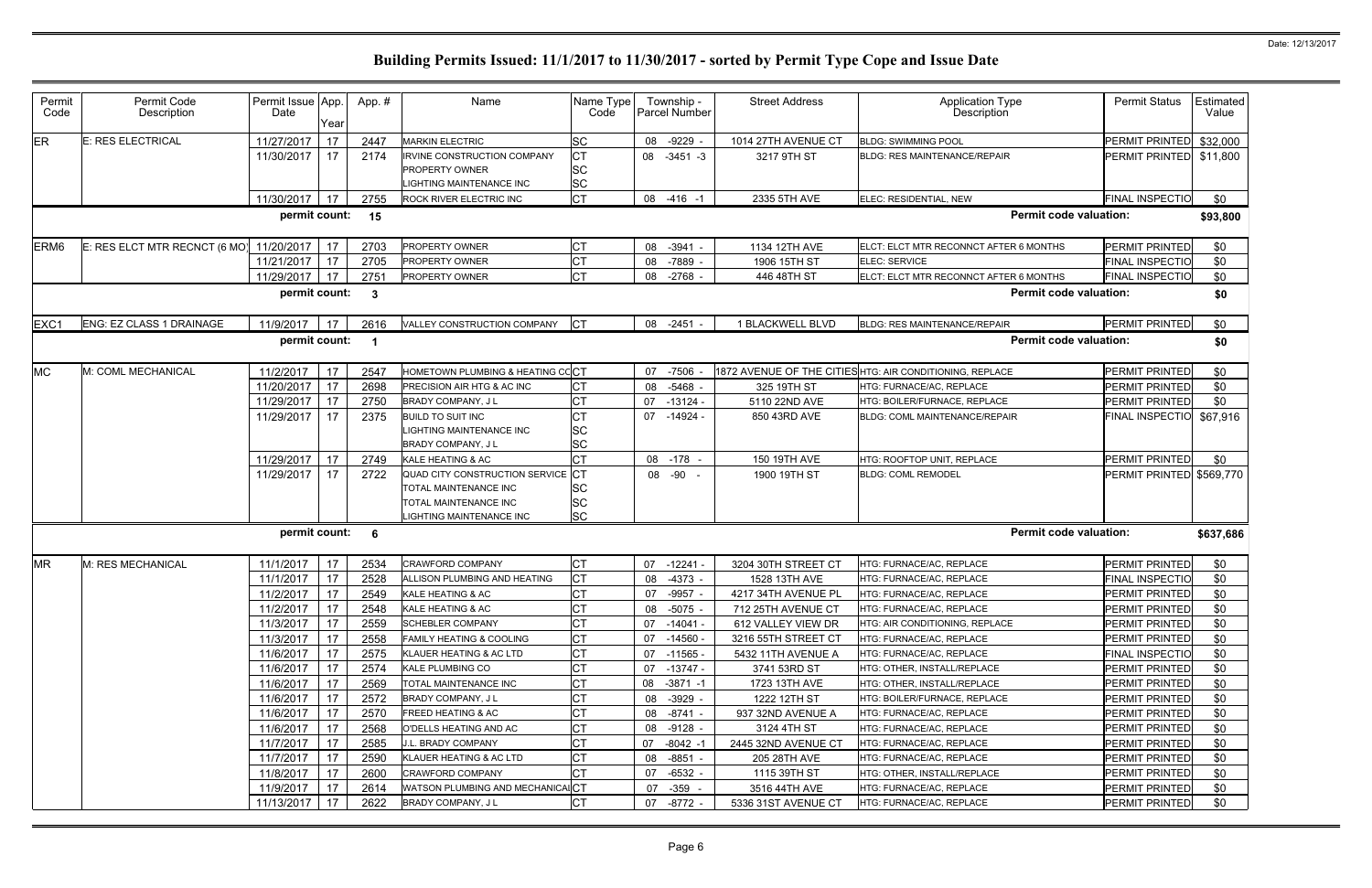| Permit<br>Code | Permit Code<br>Description | Permit Issue App.<br>Date | Year | App.# | Name                                                                                                                                     | Name Type<br>Code                                | Township -<br><b>Parcel Number</b> | <b>Street Address</b> | Application Type<br>Description                          | <b>Permit Status</b>     | Estimated<br>Value |
|----------------|----------------------------|---------------------------|------|-------|------------------------------------------------------------------------------------------------------------------------------------------|--------------------------------------------------|------------------------------------|-----------------------|----------------------------------------------------------|--------------------------|--------------------|
| <b>MR</b>      | M: RES MECHANICAL          | 11/13/2017                | 17   | 2625  | PRECISION AIR HTG & AC INC                                                                                                               | <b>CT</b>                                        | 08 -5166 -                         | 1121 14TH ST          | HTG: BOILER/FURNACE, REPLACE                             | PERMIT PRINTED           | \$0                |
|                |                            | 11/13/2017                | 17   | 2623  | KALE HEATING & AC                                                                                                                        | <b>CT</b>                                        | 08<br>$-7148 -$                    | 838 18TH AVENUE A     | HTG: FURNACE/AC, REPLACE                                 | PERMIT PRINTED           | \$0                |
|                |                            | 11/14/2017                | 17   | 2650  | <b>GABRILSON HEATING &amp; AC</b>                                                                                                        | <b>CT</b>                                        | 07<br>$-10516 -$                   | 2813 53RD ST          | HTG: FURNACE/AC, REPLACE                                 | <b>PERMIT PRINTED</b>    | \$0                |
|                |                            | 11/14/2017                | 17   | 1974  | DAVE PROCHASKA CONST.<br>WATSON PLUMBING AND MECHANICALSC<br><b>ELITE ELECTRIC</b><br><b>DIERCKS LTD COMPANIES</b><br>BRADY COMPANY, J L | SC<br><b>SC</b><br><b>SC</b>                     | 07 -14783 -                        | 7319 35TH AVE         | BLDG:RES/NEW, SINGLE FAMILY DETACHED                     | PERMIT PRINTED \$204,600 |                    |
|                |                            | 11/14/2017                | 17   | 2647  | <b>KALE PLUMBING CO</b>                                                                                                                  | <b>CT</b>                                        | 07 -1720 -                         | 1847 33RD ST          | HTG: FURNACE/AC, REPLACE                                 | <b>PERMIT PRINTED</b>    | \$0                |
|                |                            | 11/14/2017                | 17   | 2648  | KALE HEATING & AC                                                                                                                        | <b>CT</b>                                        | 07<br>$-41 - E$                    | 1310 53RD ST          | HTG: FURNACE/AC, REPLACE                                 | PERMIT PRINTED           | \$0                |
|                |                            | 11/14/2017                | 17   | 2649  | <b>FREED HEATING &amp; AC</b>                                                                                                            | <b>CT</b>                                        | 08<br>$-1906 -$                    | 1816 17TH ST          | HTG: FURNACE/AC, REPLACE                                 | PERMIT PRINTED           | \$0                |
|                |                            | 11/14/2017                | 17   | 2643  | KALE HEATING & AC                                                                                                                        | СT                                               | 08<br>$-3581 -$                    | 1119 24TH AVE         | HTG: FURNACE/AC, REPLACE                                 | PERMIT PRINTED           | \$0                |
|                |                            | 11/14/2017                | 17   | 2642  | KLAUER HEATING & AC LTD                                                                                                                  | <b>CT</b>                                        | 08<br>$-4622 -$                    | 416 42ND ST           | HTG: AIR CONDITIONING, REPLACE                           | <b>FINAL INSPECTIO</b>   | \$0                |
|                |                            | 11/14/2017                | 17   | 2652  | KLAUER HEATING & AC LTD                                                                                                                  | <b>CT</b>                                        | 08<br>$-6461 - 8$                  | 3102 15TH STREET A    | HTG: FURNACE/AC, REPLACE                                 | <b>FINAL INSPECTIO</b>   | \$0                |
|                |                            | 11/14/2017                | 17   | 2653  | <b>PRECISION AIR HTG &amp; AC INC</b>                                                                                                    | <b>CT</b>                                        | 08<br>$-9126 -$                    | 3046 4TH ST           | HTG: BOILER/FURNACE, REPLACE                             | PERMIT PRINTED           | \$0                |
|                |                            | 11/20/2017                | 17   | 2700  | <b>GABRILSON HEATING &amp; AC</b>                                                                                                        | <b>CT</b>                                        | $-15040 -$<br>07                   | 6109 34TH AVENUE A CT | HTG: AIR CONDITIONING, REPLACE                           | PERMIT PRINTED           | \$0                |
|                |                            | 11/20/2017                | 17   | 2694  | <b>SCHEBLER COMPANY</b>                                                                                                                  | <b>CT</b>                                        | 08<br>$-3536$                      | 1100 25TH AVENUE CT   | HTG: AIR CONDITIONING, REPLACE                           | <b>PERMIT PRINTED</b>    | \$0                |
|                |                            | 11/20/2017                | 17   | 2692  | <b>FAMILY HEATING &amp; COOLING</b>                                                                                                      | <b>CT</b>                                        | 08<br>$-3745$                      | 1003 29TH ST          | HTG: BOILER/FURNACE, REPLACE                             | PERMIT PRINTED           | \$0                |
|                |                            | 11/20/2017                | 17   | 2696  | FREED HEATING & AC                                                                                                                       | СT                                               | 08<br>$-6148 -$                    | 1409 26TH AVE         | HTG: OTHER, INSTALL/REPLACE                              | <b>FINAL INSPECTIO</b>   | \$0                |
|                |                            | 11/20/2017                | 17   | 2693  | <b>FAMILY HEATING &amp; COOLING</b>                                                                                                      | <b>CT</b>                                        | $-8905 -$<br>08                    | 411 30TH AVE          | HTG: FURNACE/AC, REPLACE                                 | PERMIT PRINTED           | \$0                |
|                |                            | 11/22/2017                | 17   | 2716  | TOTAL MAINTENANCE INC                                                                                                                    | <b>CT</b>                                        | 08<br>$-8770$                      | 1127 33RD STREET CT   | HTG: OTHER, INSTALL/REPLACE                              | PERMIT PRINTED           | \$0                |
|                |                            | 11/28/2017                | 17   | 1474  | <b>TRAPKUS BUILD</b><br><b>DEMARLIE MAINTENANCE</b><br><b>CAMPBELL ELECTRIC</b><br>WATSON PLUMBING AND MECHANICALSC                      | CT<br><b>SC</b><br>SC                            | $07 - 37 -$                        | 1422 51ST STREET DR   | BLDG:RES/NEW, 5+ FAMILY DWELLING                         | PERMIT PRINTED \$131,011 |                    |
|                |                            | 11/29/2017                | 17   | 1135  | TRAPKUS BUILD<br><b>DEMARLIE MAINTENANCE</b><br><b>CAMPBELL ELECTRIC</b><br>WATSON PLUMBING AND MECHANICALSC                             | SC<br><b>SC</b>                                  | $07 - 37 -$                        | 1416 51ST STREET DR   | BLDG:RES/NEW, 5+ FAMILY DWELLING                         | PERMIT PRINTED \$131,011 |                    |
|                |                            | 11/29/2017                | 17   | 1472  | <b>TRAPKUS BUILD</b><br><b>DEMARLIE MAINTENANCE</b><br><b>CAMPBELL ELECTRIC</b><br>TRAPKUS BUILD                                         | <b>CT</b><br><b>SC</b><br><b>SC</b><br><b>SC</b> | $07 - 37 -$                        | 1418 51ST STREET DR   | BLDG:RES/NEW, 5+ FAMILY DWELLING                         | PERMIT PRINTED \$131,011 |                    |
|                |                            | 11/29/2017                | 17   | 2748  | KALE HEATING & AC                                                                                                                        | <b>CT</b>                                        | 07<br>$-535 - 10$                  | 2950 12TH AVE         | HTG: BOILER/FURNACE, REPLACE                             | <b>PERMIT PRINTED</b>    | \$0                |
|                |                            | 11/29/2017                | 17   | 2747  | KALE HEATING & AC                                                                                                                        | <b>CT</b>                                        | 08<br>-1755 -                      | 1128 25TH ST          | HTG: BOILER/FURNACE, REPLACE                             | PERMIT PRINTED           | \$0                |
|                |                            | 11/30/2017                | 17   | 2763  | TOTAL MAINTENANCE INC                                                                                                                    | <b>CT</b>                                        | -4894 -<br>08                      | 1020 13TH AVE         | HTG: FURNACE/AC, REPLACE                                 | <b>PERMIT PRINTED</b>    | \$0                |
|                |                            | permit count:             |      | 40    |                                                                                                                                          |                                                  |                                    |                       | <b>Permit code valuation:</b>                            |                          | \$597,633          |
| PC             | P: COML PLUMBING           | 11/2/2017                 | 17   | 2551  | WATSON PLUMBING AND MECHANICAICT                                                                                                         |                                                  | 08 -1005 -                         | 411 7TH ST            | PLBG: INSTALLATION, COMMERCIAL                           | <b>FINAL INSPECTIO</b>   | \$0                |
|                |                            | 11/6/2017                 | 17   | 2567  | <b>CRAWFORD COMPANY</b>                                                                                                                  | <b>CT</b>                                        | 07<br>$-13020 -$                   | 2601 52ND AVE         | <b>PLBG: INSTALLATION, COMMERCIAL</b>                    | PERMIT PRINTED           | \$0                |
|                |                            | 11/15/2017                | 17   | 2671  | <b>ERICKSON PLUMBING</b>                                                                                                                 | <b>CT</b>                                        | -84<br>07                          |                       | 4218 AVENUE OF THE CITIES PLBG: INSTALLATION, COMMERCIAL | PERMIT PRINTED           | \$0                |
|                |                            | 11/17/2017                | 17   | 2681  | LINDEL PLUMBING<br><b>LINDLE PLUMBING</b><br>KOEHLER ELECTRIC INC, J W                                                                   | <b>CT</b><br><b>SC</b><br><b>SC</b>              | 07 -9849 -                         | 3825 16TH ST          | BLDG: COML MAINTENANCE/REPAIR                            | PERMIT PRINTED \$50,000  |                    |
|                |                            | 11/29/2017                | 17   | 2722  | QUAD CITY CONSTRUCTION SERVICE CT<br>TOTAL MAINTENANCE INC                                                                               | <b>SC</b>                                        | 08 -90                             | 1900 19TH ST          | <b>BLDG: COML REMODEL</b>                                | PERMIT PRINTED \$569,770 |                    |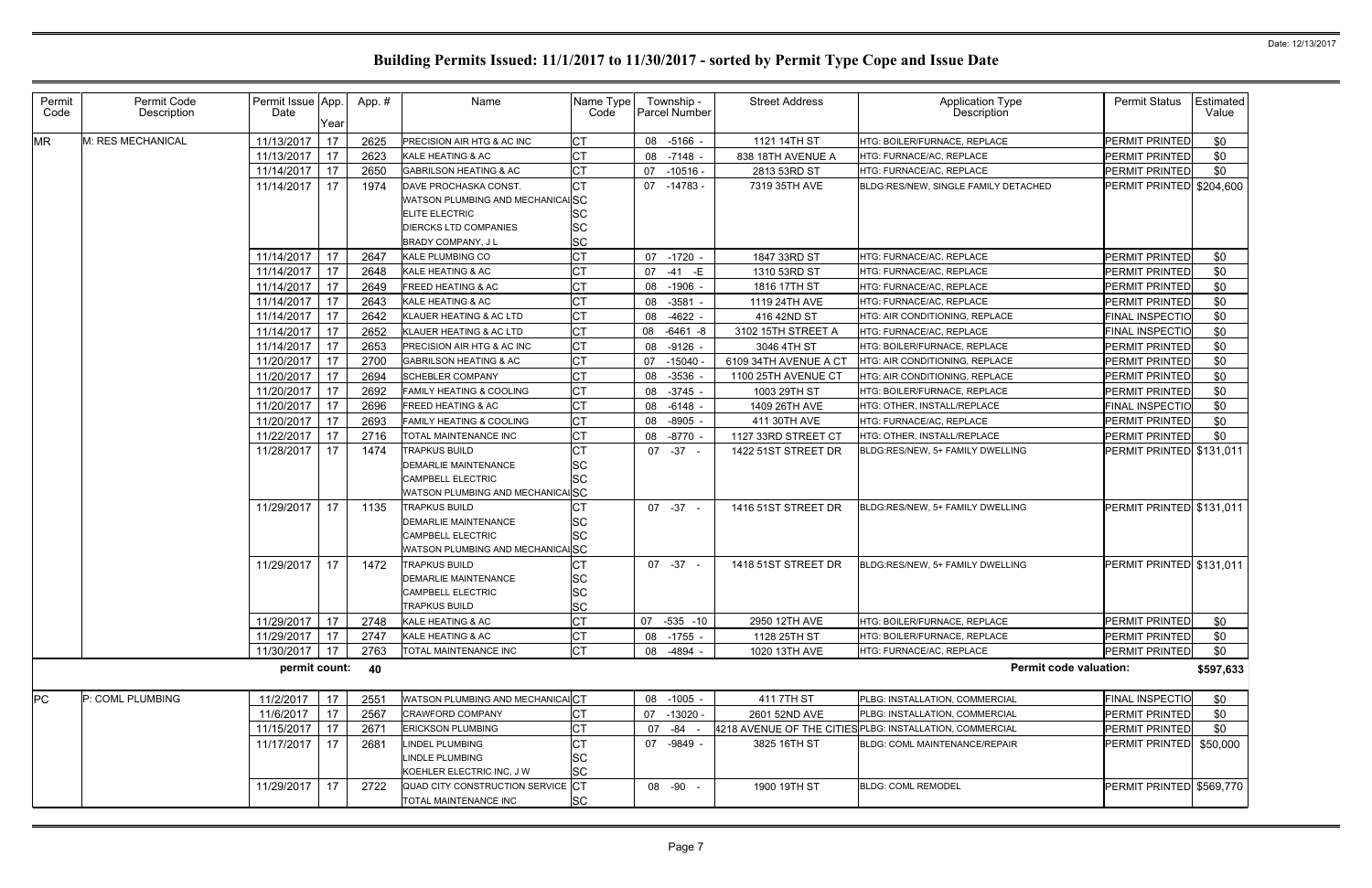| Permit<br>Code   | Permit Code<br>Description                  | Permit Issue App.<br>Date                            | Year | App.#           | Name                                                                                                             | Name Type<br>Code                                | Township -<br>Parcel Number | <b>Street Address</b> | Application Type<br>Description                                  | <b>Permit Status</b>     | Estimated<br>Value |
|------------------|---------------------------------------------|------------------------------------------------------|------|-----------------|------------------------------------------------------------------------------------------------------------------|--------------------------------------------------|-----------------------------|-----------------------|------------------------------------------------------------------|--------------------------|--------------------|
| PC               | P: COML PLUMBING                            | 11/29/2017                                           | 17   | 2722            | TOTAL MAINTENANCE INC<br>LIGHTING MAINTENANCE INC                                                                | <b>SC</b><br><b>SC</b>                           | 08 -90 -                    | 1900 19TH ST          | <b>BLDG: COML REMODEL</b>                                        | PERMIT PRINTED \$569,770 |                    |
|                  |                                             | 11/30/2017                                           | 17   | 2762            | <b>DEMARLIE MAINTENANCE</b>                                                                                      | <b>CT</b>                                        | $-14740 -$<br>07            | 2501 53RD ST          | PLBG: INSTALLATION, COMMERCIAL                                   | <b>PERMIT PRINTED</b>    | \$0                |
|                  |                                             | permit count:                                        |      | $6\overline{6}$ |                                                                                                                  |                                                  |                             |                       | <b>Permit code valuation:</b>                                    |                          | \$619,770          |
| PCM <sub>6</sub> | P: COML GAS MTR RECONCT (6 M                | 11/2/2017                                            | 17   | 2543            | HEATCO SERVICE COMPANY                                                                                           | <b>CT</b>                                        | 08<br>$-5636 -$             | 1505 A 15TH ST        | HTG: GAS MTR RECONNECT AFTER 6 MONTHS                            | <b>FINAL INSPECTIO</b>   | \$0                |
|                  |                                             | 11/8/2017                                            | 17   | 2603            | TOTAL MAINTENANCE INC                                                                                            | lст                                              | 08<br>$-5734$ -             | 525 15TH ST           | PLBG: GAS MTR RECONNECT AFTER 6 MONTHS                           | <b>FINAL INSPECTIO</b>   | \$0                |
|                  |                                             | 11/13/2017                                           | 17   | 2637            | NORTHWEST MECHANICAL INC                                                                                         | <b>CT</b>                                        | 08<br>$-521$                | 190 22ND ST           | PLBG: GAS MTR RECONNECT AFTER 6 MONTHS                           | <b>FINAL INSPECTIO</b>   | \$0                |
|                  |                                             | 11/17/2017                                           | 17   | 2682            | QC HEATING & COOLING LLC                                                                                         | <b>CT</b>                                        | 08<br>$-7254$               | 5200 4TH AVE          | PLBG: GAS MTR RECONNECT AFTER 6 MONTHS                           | <b>FINAL INSPECTIO</b>   | \$0                |
|                  |                                             | 11/20/2017                                           | 17   | 2689            | AERO PLUMBING AND HEATING                                                                                        | <b>CT</b>                                        | 07<br>$-12837$              | 1310 36TH AVE         | PLBG: GAS MTR RECONNECT AFTER 6 MONTHS                           | PERMIT PRINTED           | \$0                |
|                  |                                             | 11/21/2017                                           | 17   | 2710            | <b>BITLER HEATING</b>                                                                                            | СT                                               | 08<br>$-1143 -$             | 1518 5TH AVE          | HTG: GAS MTR RECONNECT AFTER 6 MONTHS                            | <b>FINAL INSPECTIO</b>   | \$0                |
|                  |                                             | 11/30/2017                                           | 17   | 2756            | LENNY DESANTIAGO PLUMBING<br>LENNY DESANTIAGO PLUMBING<br>LENNY DESANTIAGO PLUMBING<br>LENNY DESANTIAGO PLUMBING | <b>CT</b><br><b>CT</b><br><b>CT</b><br><b>CT</b> | 08<br>$-8264 -$             | 1810 5TH AVE          | PLBG: GAS MTR RECONNECT AFTER 6 MONTHS                           | <b>FINAL INSPECTIO</b>   | \$0                |
|                  |                                             |                                                      |      |                 | LENNY DESANTIAGO PLUMBING                                                                                        | lст                                              |                             |                       |                                                                  |                          |                    |
|                  |                                             | <b>Permit code valuation:</b><br>permit count:<br>-7 |      |                 |                                                                                                                  |                                                  |                             |                       | \$0                                                              |                          |                    |
|                  |                                             |                                                      |      |                 |                                                                                                                  |                                                  |                             |                       |                                                                  |                          |                    |
| PCR <sub>6</sub> | P: RES GAS MTR RECONCT (6 MC                | 11/1/2017                                            | 17   | 2523            | <b>CRAWFORD COMPANY</b>                                                                                          | <b>CT</b>                                        | $-2209$<br>08               | 3800 RIVER DR         | PLBG: GAS MTR RECONNECT AFTER 6 MONTHS                           | <b>FINAL INSPECTIO</b>   | \$0                |
|                  |                                             | 11/1/2017                                            | 17   | 2533            | HOMETOWN PLUMBING AND HEATING CT                                                                                 |                                                  | 08<br>$-6300 -$             | 924 25TH ST           | PLBG: GAS MTR RECONNECT AFTER 6 MONTHS                           | <b>FINAL INSPECTIO</b>   | \$0                |
|                  |                                             | 11/2/2017                                            | 17   | 2550            | ALL ACTION PLUMBING                                                                                              |                                                  | 07<br>$-32 - 3$             | 2030 52ND ST          | PLBG: GAS MTR RECONNECT AFTER 6 MONTHS                           | <b>FINAL INSPECTIO</b>   | \$0                |
|                  |                                             | 11/3/2017                                            | 17   | 2557            | A-1 PLUMBING                                                                                                     | СT                                               | 07<br>$-359$                | 3339 47TH AVE         | HTG: GAS MTR RECONNECT AFTER 6 MONTHS                            | <b>FINAL INSPECTIO</b>   | \$0                |
|                  |                                             | 11/13/2017                                           | 17   | 2638            | THREE SAINTS PLUMBING                                                                                            | <b>CT</b>                                        | 08<br>$-2278$ -             | 509 18TH AVE          | HTG: GAS MTR RECONNECT AFTER 6 MONTHS                            | <b>FINAL INSPECTIO</b>   | \$0                |
|                  |                                             | 11/20/2017                                           | 17   | 2659            | <b>CRAWFORD HEATING &amp; COOLING</b>                                                                            | <b>CT</b>                                        | 07<br>$-14053$              | 3300 44TH STREET CT   | <b>PLBG: GAS PIPING</b>                                          | <b>FINAL INSPECTIO</b>   | \$0                |
|                  |                                             | 11/20/2017                                           | 17   | 2687            | DOUG'S HEATING & AIR COND                                                                                        | <b>CT</b>                                        | $-355 -$<br>07              | 2901 46TH AVE         | HTG: GAS MTR RECONNECT AFTER 6 MONTHS                            | <b>FINAL INSPECTIO</b>   | \$0                |
|                  |                                             | 11/20/2017                                           | 17   | 2699            | PETERSEN PLUMBING AND HEATING<br><b>THOMPSON TIN LLC</b>                                                         | $ _{CT}$<br><b>CT</b>                            | 08<br>-2404 -               | 1846 1ST ST           | PLBG: GAS MTR RECONNECT AFTER 6 MONTHS                           | PERMIT PRINTED           | \$0                |
|                  |                                             | 11/28/2017                                           | 17   | 2740            | ALLISON PLUMBING AND HEATING                                                                                     | <b>ICT</b>                                       | 08<br>$-6200 - A$           | 518 39TH ST           | PLBG: GAS MTR RECONNECT AFTER 6 MONTHS                           | <b>FINAL INSPECTIO</b>   | \$0                |
|                  |                                             | permit count:                                        |      | 9               |                                                                                                                  |                                                  |                             |                       | <b>Permit code valuation:</b>                                    |                          | \$0                |
|                  |                                             |                                                      |      |                 |                                                                                                                  |                                                  |                             |                       |                                                                  |                          |                    |
|                  | PCTY P: IN-HOUSE PLBG REPAIRS               | 11/1/2017 17 2529 A+ PLUMBING                        |      |                 |                                                                                                                  | <b>CT</b>                                        | 08 - 834 -                  | 301 5TH AVE           | PLBG: IN-HOUSE REPAIRS                                           | PERMIT PRINTED           | \$0                |
|                  |                                             | permit count: 1                                      |      |                 |                                                                                                                  |                                                  |                             |                       | <b>Permit code valuation:</b>                                    |                          | \$0                |
| <b>PCWS</b>      | P: CITY WATER/SEWER                         | 11/6/2017                                            | 17   | 2561            | CRAWFORD COMPANY                                                                                                 | <b>CT</b>                                        | $-3097 -$<br>08             | 916 19TH ST           | PLBG: WATER/SEWER MAIN                                           | <b>FINAL INSPECTIO</b>   | \$0                |
|                  |                                             | 11/6/2017                                            | 17   | 2571            | HOMETOWN PLUMBING AND HEATING CT                                                                                 |                                                  | $-4784 - 3$<br>08           | 1501 RIVER DR         | PLBG: SEWER SERVICE REPLACEMENT                                  | PERMIT PRINTED           | \$0                |
|                  |                                             | 11/9/2017                                            | 17   | 2606            | BLONDELL PLUMBING SERVICE INC                                                                                    | ICT                                              | 08<br>-4818 -               | 1116 11TH ST          | PLBG: SEWER REPAIR                                               | PERMIT PRINTED           | \$0                |
|                  |                                             | 11/9/2017                                            | 17   | 2608            | <b>BLONDELL PLUMBING SERVICES</b>                                                                                | <b>CT</b>                                        | 08<br>$-8039 -$             | 1434 11TH STREET A    | PLBG: SEWER REPAIR                                               | PERMIT PRINTED           | \$0                |
|                  |                                             | 11/9/2017                                            | 17   | 2607            | BLONDELL PLUMBING SERVICE INC                                                                                    | Iст                                              | 08<br>$-8054 -$             | 1425 11TH STREET A    | PLBG: SEWER REPAIR                                               | <b>PERMIT PRINTED</b>    | \$0                |
|                  |                                             | 11/13/2017                                           | 17   | 2626            | CRAWFORD COMPANY                                                                                                 | <b>CT</b>                                        | 07<br>-14624                | 7017 JOHN DEERE PKWY  | PLBG: WATER SERVICE REPAIR                                       | PERMIT PRINTED           | \$0                |
|                  |                                             | permit count: 6                                      |      |                 |                                                                                                                  |                                                  |                             |                       | <b>Permit code valuation:</b>                                    |                          | \$0                |
| PDR              | P: RES DISCONNECT SWR/WTR S 11/22/2017   17 |                                                      |      | 2717            | <b>QUAD CITY PLUMBING</b>                                                                                        | <b>CT</b>                                        | -8601 -<br>07               |                       | 3637 AVENUE OF THE CITIES PLBG: DISCONNECT WATER & SEWER SERVICE | <b>FINAL INSPECTIO</b>   | \$0                |
|                  |                                             | permit count: 1                                      |      |                 |                                                                                                                  |                                                  |                             |                       | <b>Permit code valuation:</b>                                    |                          | \$0                |
|                  |                                             |                                                      |      |                 |                                                                                                                  |                                                  |                             |                       |                                                                  |                          |                    |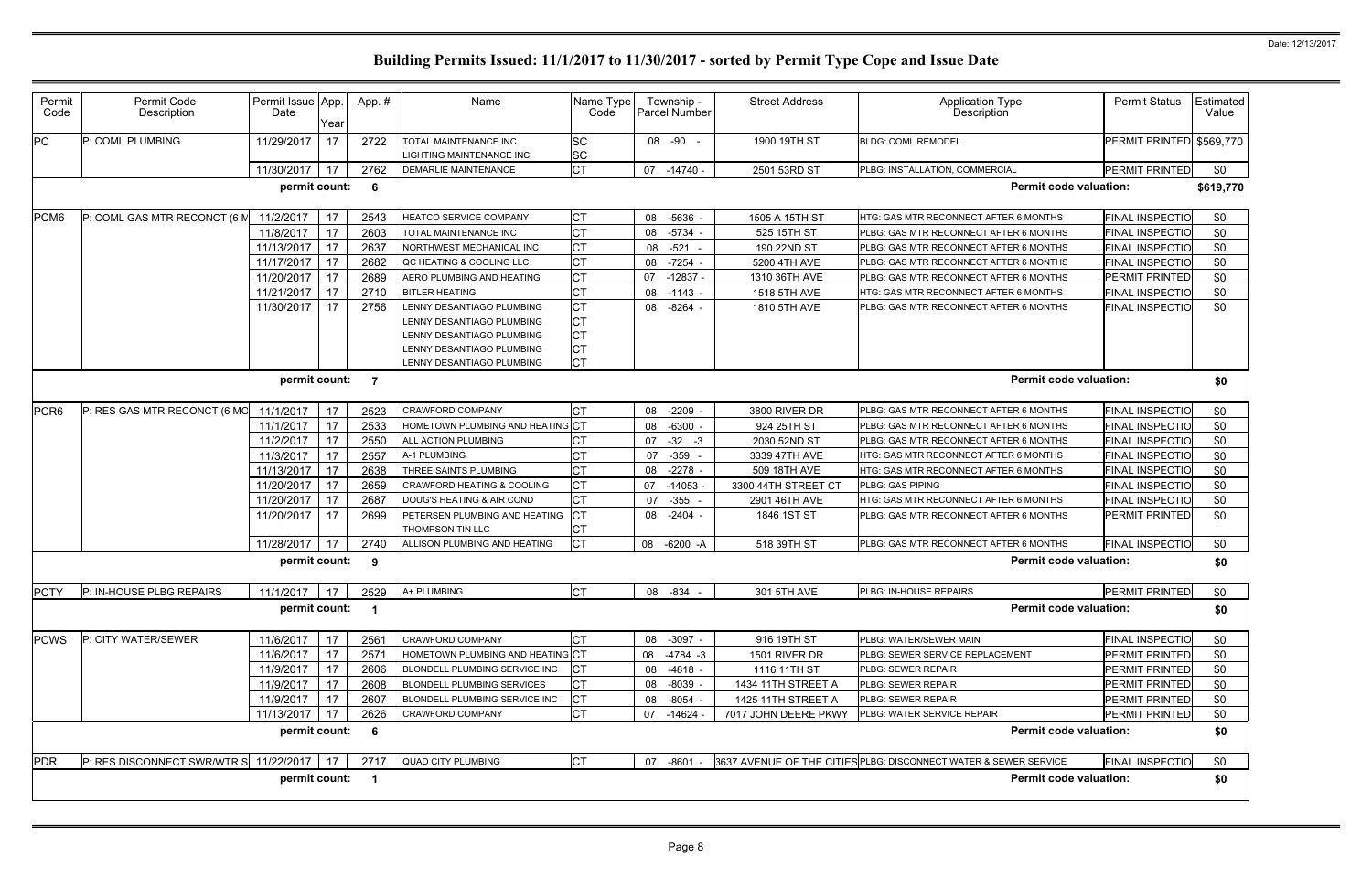| Permit<br>Code | Permit Code<br>Description | Permit Issue App.<br>Date | Year     | App. #       | Name                                                             | Name Type<br>Code       | Township -<br>Parcel Number | <b>Street Address</b>             | Application Type<br>Description                                    | <b>Permit Status</b>              | Estimated<br>Value |
|----------------|----------------------------|---------------------------|----------|--------------|------------------------------------------------------------------|-------------------------|-----------------------------|-----------------------------------|--------------------------------------------------------------------|-----------------------------------|--------------------|
| <b>PGR</b>     | P: RES GAS PIPING          | 11/1/2017                 | 17       | 2522         | <b>ERICKSON PLUMBING</b>                                         | <b>CT</b>               | $-6461$<br>08               | 813 18TH AVE                      | PLBG: GAS PIPING                                                   | FINAL INSPECTIO                   | \$0                |
|                |                            | 11/6/2017                 | 17       | 2573         | WATSON BUILDING & REMODELING                                     | СT                      | 07<br>$-1020$               | 1861 31ST ST                      | PLBG: GAS PIPING                                                   | PERMIT PRINTED                    | \$0                |
|                |                            | 11/14/2017                | 17       | 2659         | CRAWFORD HEATING & COOLING                                       | <b>CT</b>               | 07<br>$-14053$              | 3300 44TH STREET CT               | PLBG: GAS PIPING                                                   | <b>FINAL INSPECTIO</b>            | \$0                |
|                |                            | 11/30/2017                | 17       | 2765         | CRAWFORD COMPANY                                                 | СT                      | $-14236$<br>07              | 1810 56TH STREET CT               | PLBG: GAS PIPING                                                   | <b>FINAL INSPECTIO</b>            | \$0                |
|                |                            | permit count:             |          | -4           |                                                                  |                         |                             |                                   | <b>Permit code valuation:</b>                                      |                                   | \$0                |
| <b>PR</b>      | P: RES PLUMBING            | 11/3/2017                 | 17       | 2556         | <b>CRAWFORD COMPANY</b>                                          | СT                      | 07 -11541 -                 | 4719 20TH AVE                     | PLBG: INSTALLATION, RESIDENTIAL                                    | <b>FINAL INSPECTIO</b>            | \$0                |
|                |                            | 11/3/2017                 | 17       | 2316         | WHITE OAK BUILDING & REMODEL<br>WATSON PLUMBING AND MECHANICALSC | <b>CT</b>               | 07<br>-9558                 | 1301 34TH AVENUE A                | <b>BLDG: RES REMODEL</b>                                           | PERMIT PRINTED \$15,000           |                    |
|                |                            | 11/7/2017                 | 17       | 2579         | RIVER BEND PLUMBING SERVICES L                                   |                         | 08<br>$-7223 -$             | 409 54TH ST                       | PLBG: WATER SERVICE REPAIR                                         | <b>FINAL INSPECTIO</b>            | \$0                |
|                |                            | 11/8/2017                 | 17       | 2604         | <b>CRAWFORD COMPANY</b>                                          |                         | 07<br>-11417 -              | 3310 56TH ST                      | PLBG: INSTALLATION, COMMERCIAL                                     | FINAL INSPECTIO                   | \$0                |
|                |                            | 11/8/2017                 | 17       | 2605         | CRAWFORD HEATING & COOLING                                       | СT                      | 07<br>$-8251$               | 1900 44TH ST                      | PLBG: INSTALLATION, RESIDENTIAL                                    | FINAL INSPECTIO                   | \$0                |
|                |                            | 11/13/2017                | 17       | 2638         | THREE SAINTS PLUMBING                                            | СT                      | 08<br>$-2278$               | 509 18TH AVE                      | HTG: GAS MTR RECONNECT AFTER 6 MONTHS                              | FINAL INSPECTIO                   | \$0                |
|                |                            | 11/13/2017                | 17       | 2624         | ALL ACTION PLUMBING                                              |                         | 08<br>-8428                 | 2807 17TH STREET PL               | PLBG: INSTALLATION, RESIDENTIAL                                    | PERMIT PRINTED                    | \$0                |
|                |                            | 11/14/2017                | 17       | 2644         | <b>EWERT PLUMBING</b>                                            | СT                      | 07<br>$-1020$               | 1861 31ST ST                      | PLBG: INSTALLATION, RESIDENTIAL                                    | PERMIT PRINTED                    | \$0                |
|                |                            | 11/16/2017                | 17       | 2610         | MOSLEY CONSTRUCTION, BRENT<br><b>DEMARLIE MAINTENANCE</b>        | <b>CT</b><br><b>SC</b>  | 07 -765 -                   | 1130 53RD ST                      | <b>BLDG: RES REMODEL</b>                                           | PERMIT PRINTED                    | \$10,000           |
|                |                            |                           |          |              | CENTURY ELECTRIC INC                                             | <b>SC</b>               |                             |                                   |                                                                    |                                   |                    |
|                |                            | 11/20/2017                | 17       | 2691         | <b>CRAWFORD COMPANY</b>                                          | <b>CT</b><br>$\gamma$ T | 07<br>$-9007$               | 3706 19TH AVE                     | PLBG: INSTALLATION, RESIDENTIAL                                    | <b>FINAL INSPECTIO</b>            | \$0                |
|                |                            | 11/20/2017                | 17       | 2699         | PETERSEN PLUMBING AND HEATING                                    |                         | $-2404$<br>08               | 1846 1ST ST                       | PLBG: GAS MTR RECONNECT AFTER 6 MONTHS                             | PERMIT PRINTED                    | \$0                |
|                |                            | 11/29/2017<br>11/30/2017  | 17<br>17 | 2746<br>2764 | THREE SAINTS PLUMBING<br>CRAWFORD COMPANY                        | СT<br><b>CT</b>         | $-9360$<br>08<br>08 -7068   | 771 7TH STREET CT<br>1609 10TH ST | PLBG: INSTALLATION, RESIDENTIAL<br>PLBG: SEWER SERVICE REPLACEMENT | PERMIT PRINTED<br>FINAL INSPECTIO | \$0<br>\$0         |
|                |                            | permit count:             |          | 13           |                                                                  |                         |                             |                                   | <b>Permit code valuation:</b>                                      |                                   | \$25,000           |
| PRM            | P: RES WATER/SEWER MAIN    | 11/6/2017                 | 17       | 2562         | <b>CRAWFORD COMPANY</b>                                          |                         | $-3098 -$<br>08             | 918 19TH ST                       | PLBG: WATER/SEWER CONNECTIONS (WELL/SEPTIC)                        | <b>FINAL INSPECTIO</b>            | \$0                |
|                |                            | 11/13/2017                | 17       | 2639         | <b>CJ NOW</b>                                                    | <b>CT</b>               | 08<br>$-3404 - 49$          | 1919 4TH ST                       | PLBG: WATER SERVICE REPAIR                                         | <b>FINAL INSPECTIO</b>            | \$0                |
|                |                            | 11/14/2017                | 17       | 2645         | <b>CRAWFORD COMPANY</b>                                          | СT                      | 08<br>-9465                 | 1 KONE CT                         | PLBG: SEWER SERVICE REPLACEMENT                                    | PERMIT PRINTED                    | \$0                |
|                |                            | permit count:             |          | 3            |                                                                  |                         |                             |                                   | <b>Permit code valuation:</b>                                      |                                   | \$0                |
| <b>PRWH</b>    | P: RES WATER HEATER        | 11/13/2017                | 17       | 2627         | <b>ALL ACTION PLUMBING</b>                                       |                         | 07 -10312 -                 | 3418 51ST ST                      | PLBG: WATER HEATER                                                 | PERMIT PRINTED                    | \$0                |
|                |                            | 11/15/2017 17             |          | 2664         | BLONDELL PLUMBING SERVICE INC                                    |                         | 07<br>-85 -                 | 2424 41ST ST                      | PLBG: WATER HEATER                                                 | <b>PERMIT PRINTED</b>             | \$0                |
|                |                            | 11/22/2017                | 17       | 2719         | PETERSEN PLUMBING AND HEATING                                    | <b>ICT</b>              | 08<br>-321 -19              | 3030 7TH ST                       | PLBG: INSTALLATION, RESIDENTIAL                                    | PERMIT PRINTED                    | \$0                |
|                |                            | 11/27/2017 17             |          | 2729         | <b>BLONDELL PLUMBING SERVICES</b>                                | C <sub>T</sub>          | 07 -10285 -                 | 5009 35TH AVE                     | PLBG: WATER HEATER                                                 | PERMIT PRINTED                    | \$0                |
|                |                            | 11/27/2017                | 17       | 2733         | WATSON PLUMBING AND MECHANICALCT                                 |                         | 07 -11876 -                 | 3405 53RD ST                      | PLBG: WATER HEATER                                                 | PERMIT PRINTED                    | \$0                |
|                |                            | 11/27/2017                | 17       | 2731         | <b>BLONDELL PLUMBING SERVICES</b>                                |                         | 07 -277 -                   | 7601 JOHN DEERE PKWY              | PLBG: WATER HEATER                                                 | PERMIT PRINTED                    | \$0                |
|                |                            | 11/27/2017   17           |          | 2730         | <b>BLONDELL PLUMBING SERVICES</b>                                | <b>CT</b>               | $-85 -$<br>07               | 2424 41ST ST                      | PLBG: WATER HEATER                                                 | PERMIT PRINTED                    | \$0                |
|                |                            | 11/27/2017                | 17       | 2732         | ALL ACTION PLUMBING                                              | <b>CT</b>               | 08 -2752 -                  | 4917 5TH AVE                      | PLBG: WATER HEATER                                                 | PERMIT PRINTED                    | \$0                |
|                |                            | permit count:             |          | - 8          |                                                                  |                         |                             |                                   | <b>Permit code valuation:</b>                                      |                                   | \$0                |
| <b>PRX</b>     | P: RES EXCAVATION          | 11/14/2017                | 17       | 2651         | RIVER BEND PLUMBING SERVICES L                                   | <b>CT</b>               | 08 -3787 -                  | 1034 29TH ST                      | PLBG: SEWER REPAIR                                                 | <b>FINAL INSPECTIO</b>            | \$0                |
|                |                            | 11/27/2017 17             |          | 2727         | <b>BLONDELL PLUMBING SERVICES</b>                                |                         | 07<br>-7811 -               | 3503 15TH STREET A                | PLBG: SEWER REPAIR                                                 | PERMIT PRINTED                    | \$0                |
|                |                            | 11/27/2017                | 17       | 2726         | <b>BLONDELL PLUMBING SERVICES</b>                                | СT                      | 08<br>$-3338 -$             | 1924 23RD ST                      | PLBG: SEWER REPAIR                                                 | PERMIT PRINTED                    | \$0                |
|                |                            | 11/27/2017 17             |          | 2728         | <b>BLONDELL PLUMBING SERVICES</b>                                | Iст                     | 08 -6844 -                  | 1515 25TH AVE                     | PLBG: SEWER REPAIR                                                 | <b>PERMIT PRINTED</b>             | \$0                |